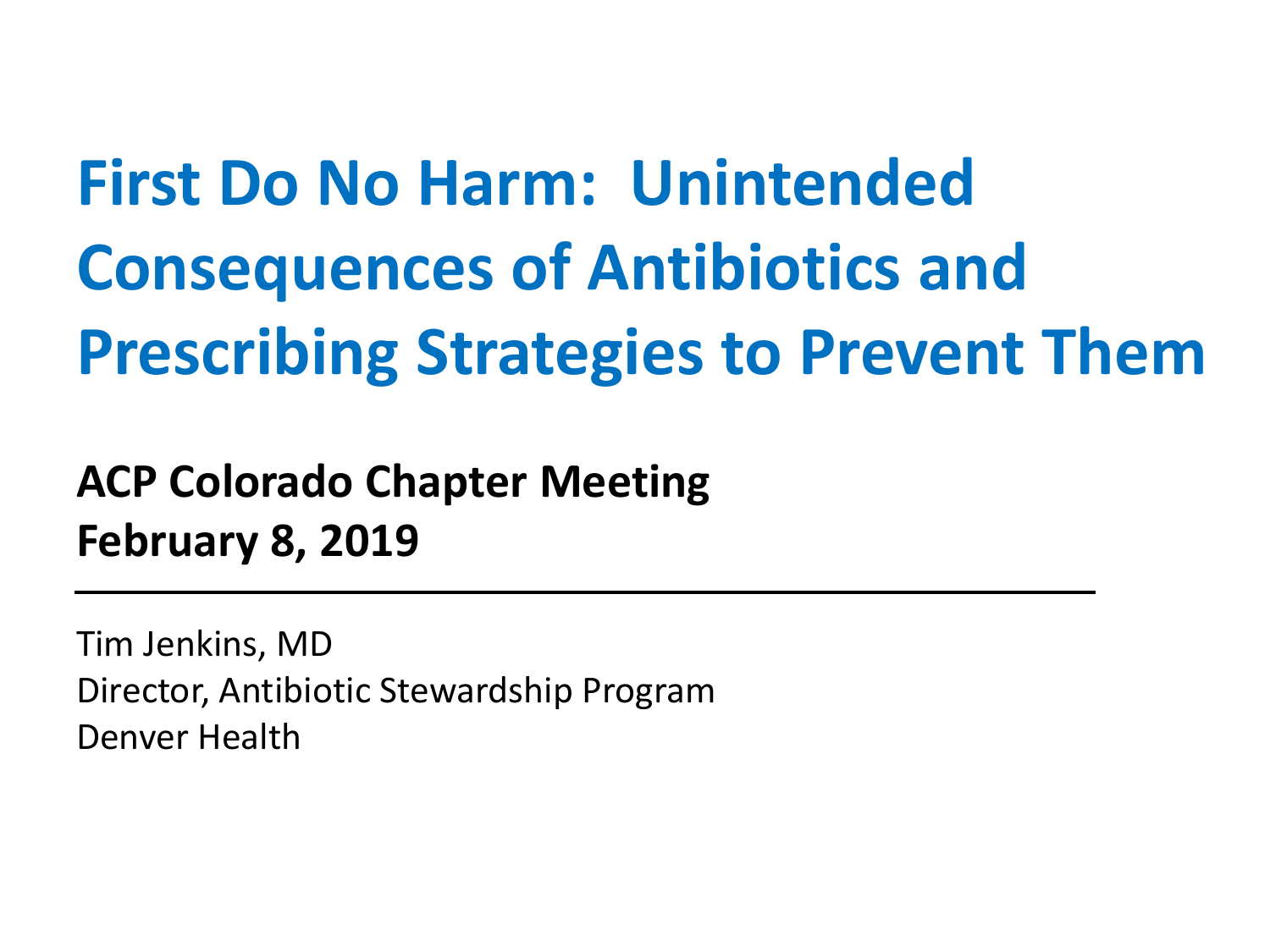## **Disclosures**

- ❑ No relevant conflicts of interest
- ❑ No discussion of off-label antibiotic uses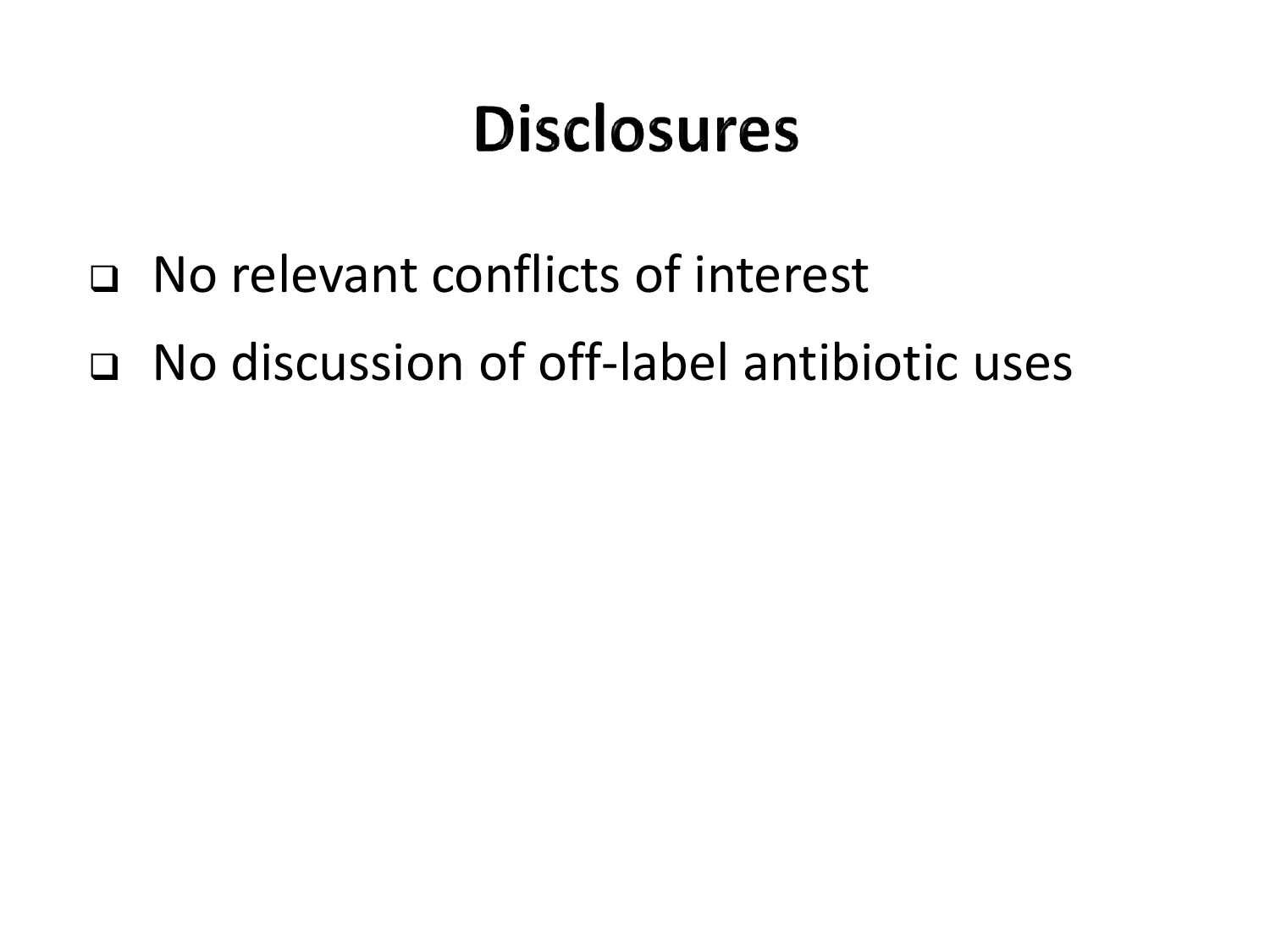### **Medscape Physician Survey, 2019**

https://www.medscape.com/slideshow/2019 lifestyle-happiness-6011057?src=soc\_tw\_share#1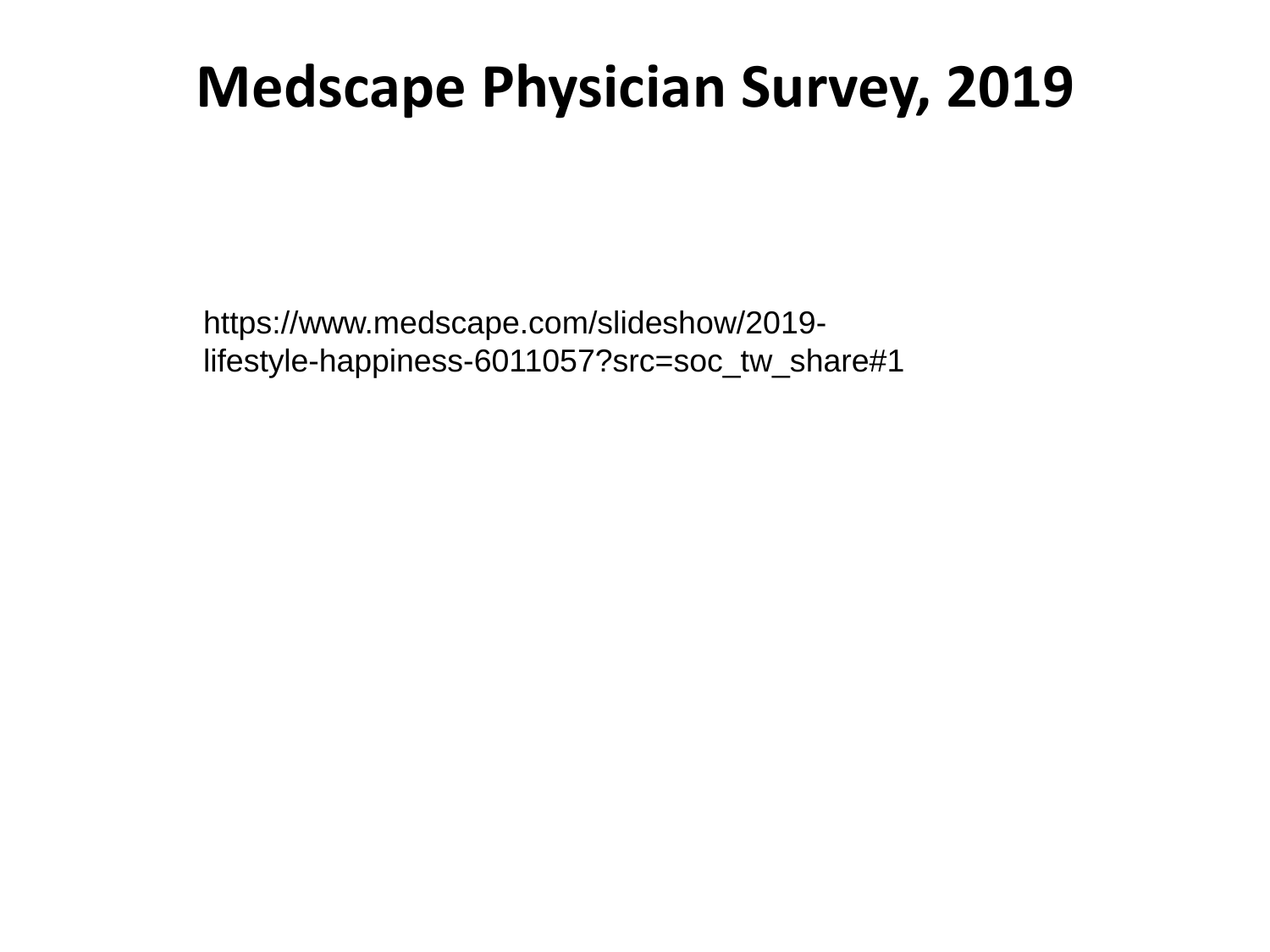# Performance/Learning Objectives

- ❑ Describe the relationship between antibiotic use and antibiotic resistance, adverse events, and *C. difficile* infection
- ❑ Identify current evidence regarding the optimal diagnosis and treatment of common infections
- ❑ Implement strategies to improve the management of common infections in clinical practice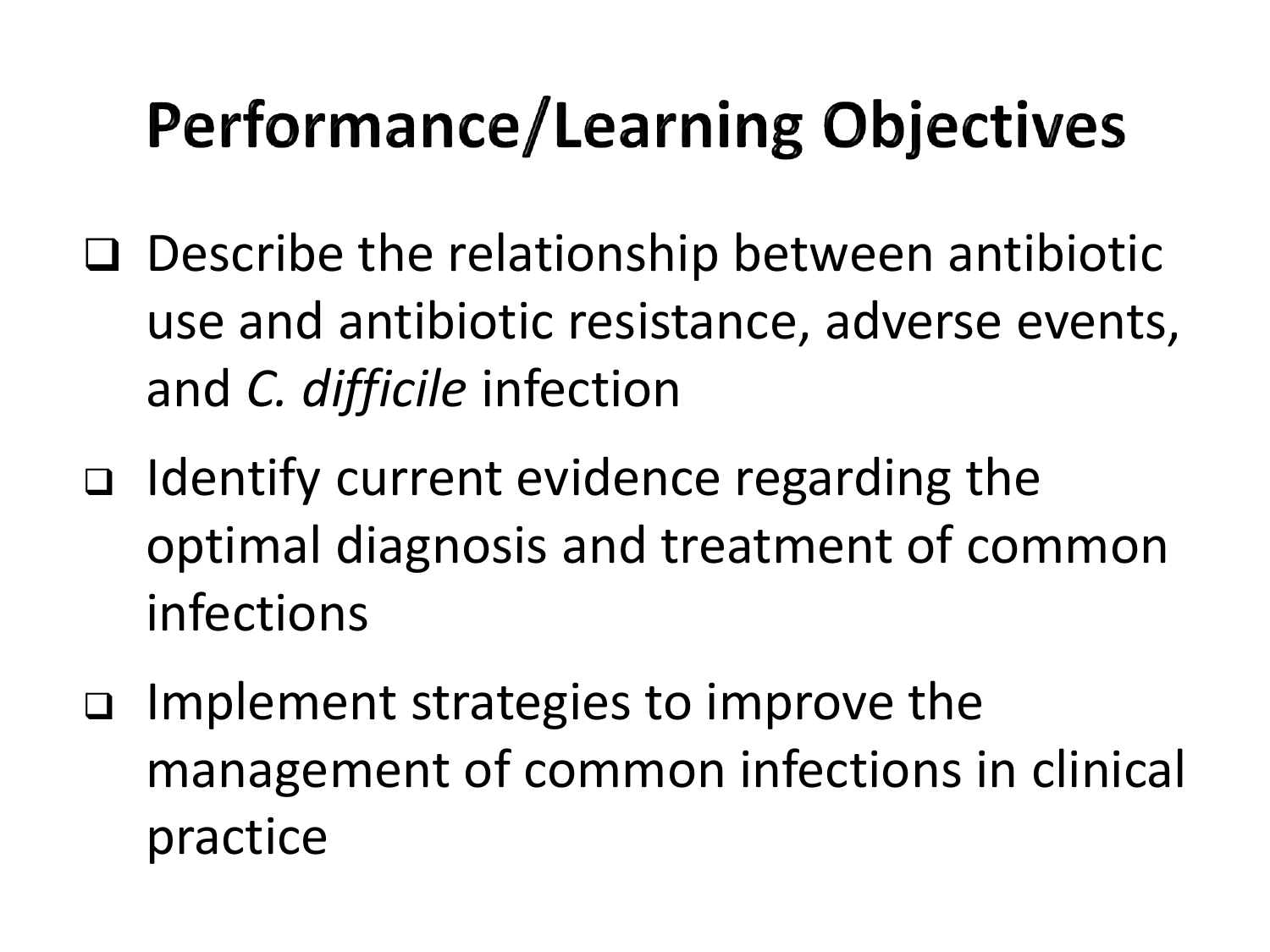### **Antibiotics save lives, but…**

**Mortality due to cellulitis in pre- and post-antibiotic eras**

Spellberg B. CID 2009; 49:383-91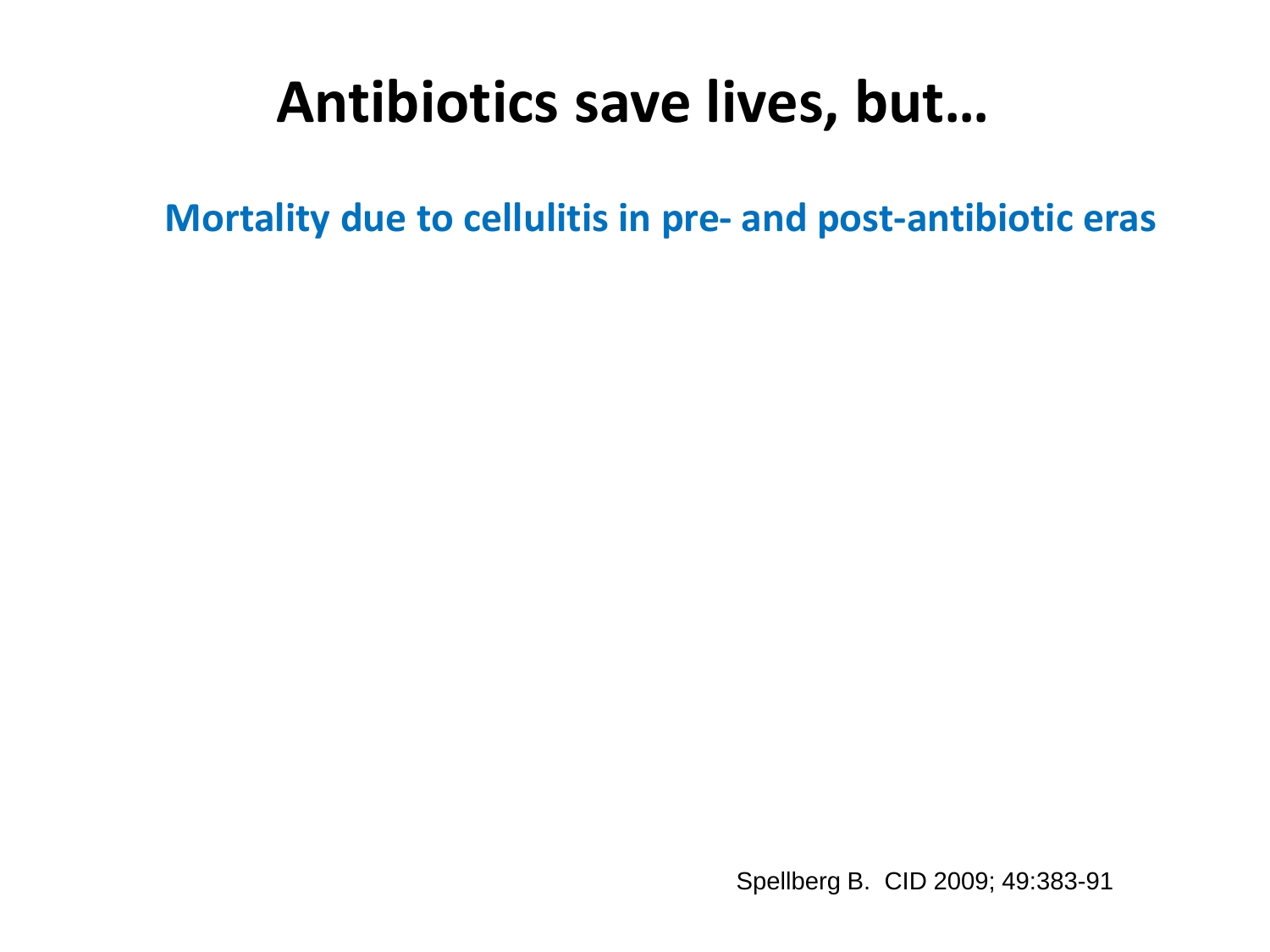### **Antibiotics have unintended consequences**

- ❑ Selection of resistant organisms
- ❑ *C. difficile* infection
- ❑ Adverse drug events
- ❑ Drug interactions
- ❑ Disruption of microbiome
- ❑ Patient burden
- ❑ Health care costs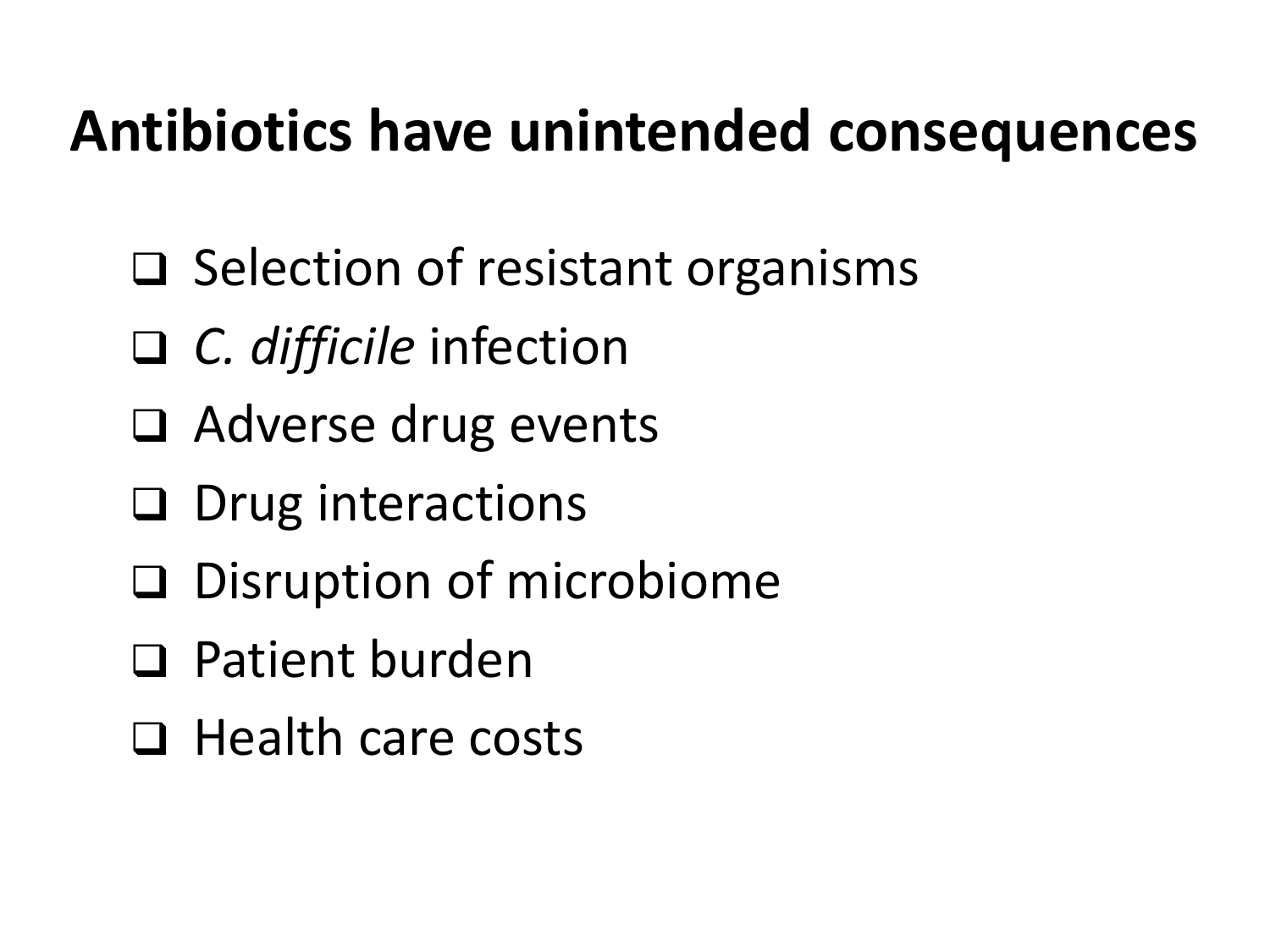#### **Fluoroquinolone (FQ) resistance among outpatient** *E. coli***, 2003-2012**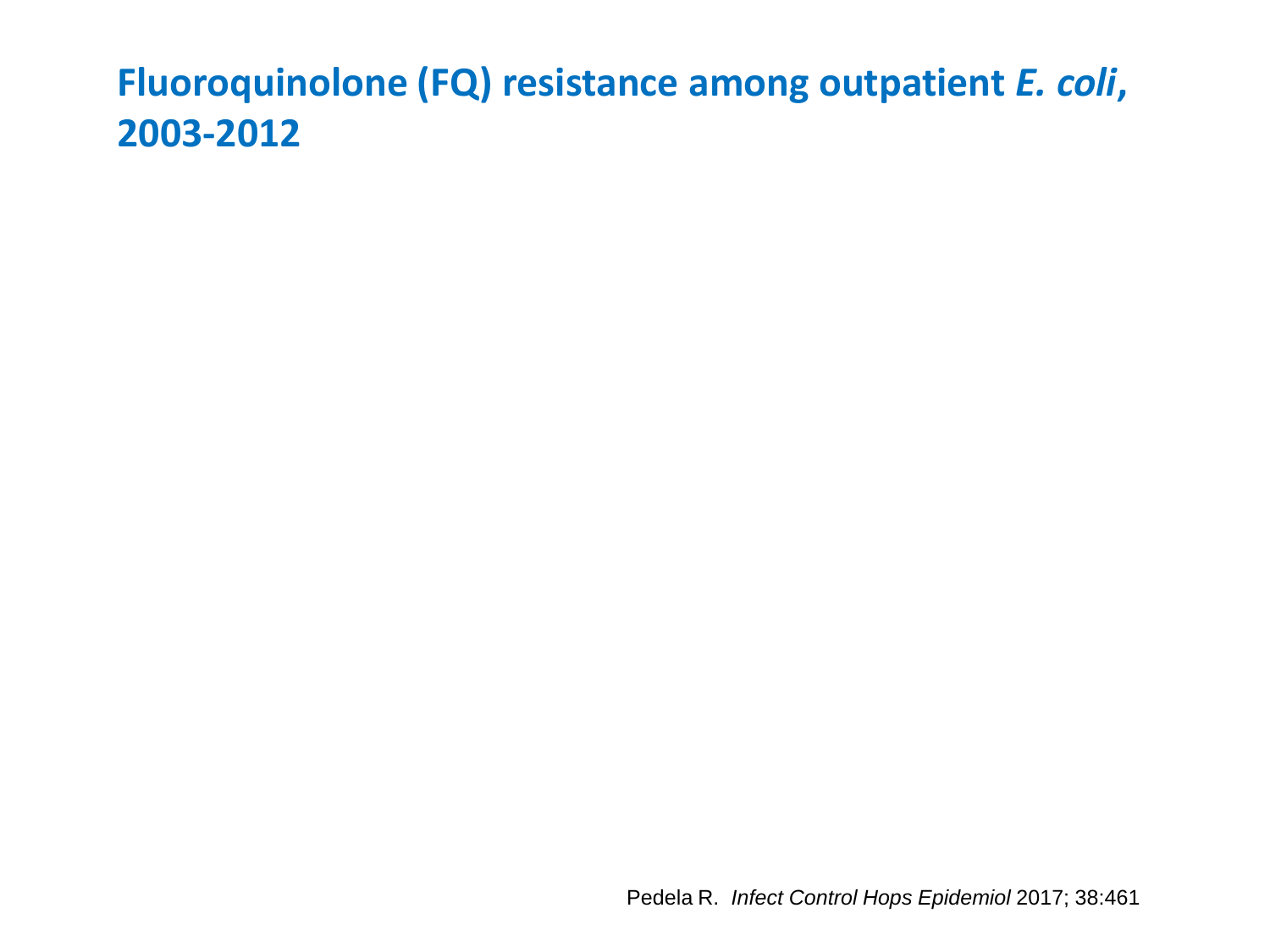### *C.difficile* **is closely associated with antibiotic exposure**

Dantes R. *Open Forum Infect Dis* 2015 Sep; 2(3) Stevens V. *Clin Infect Dis* 2011;53: 42-8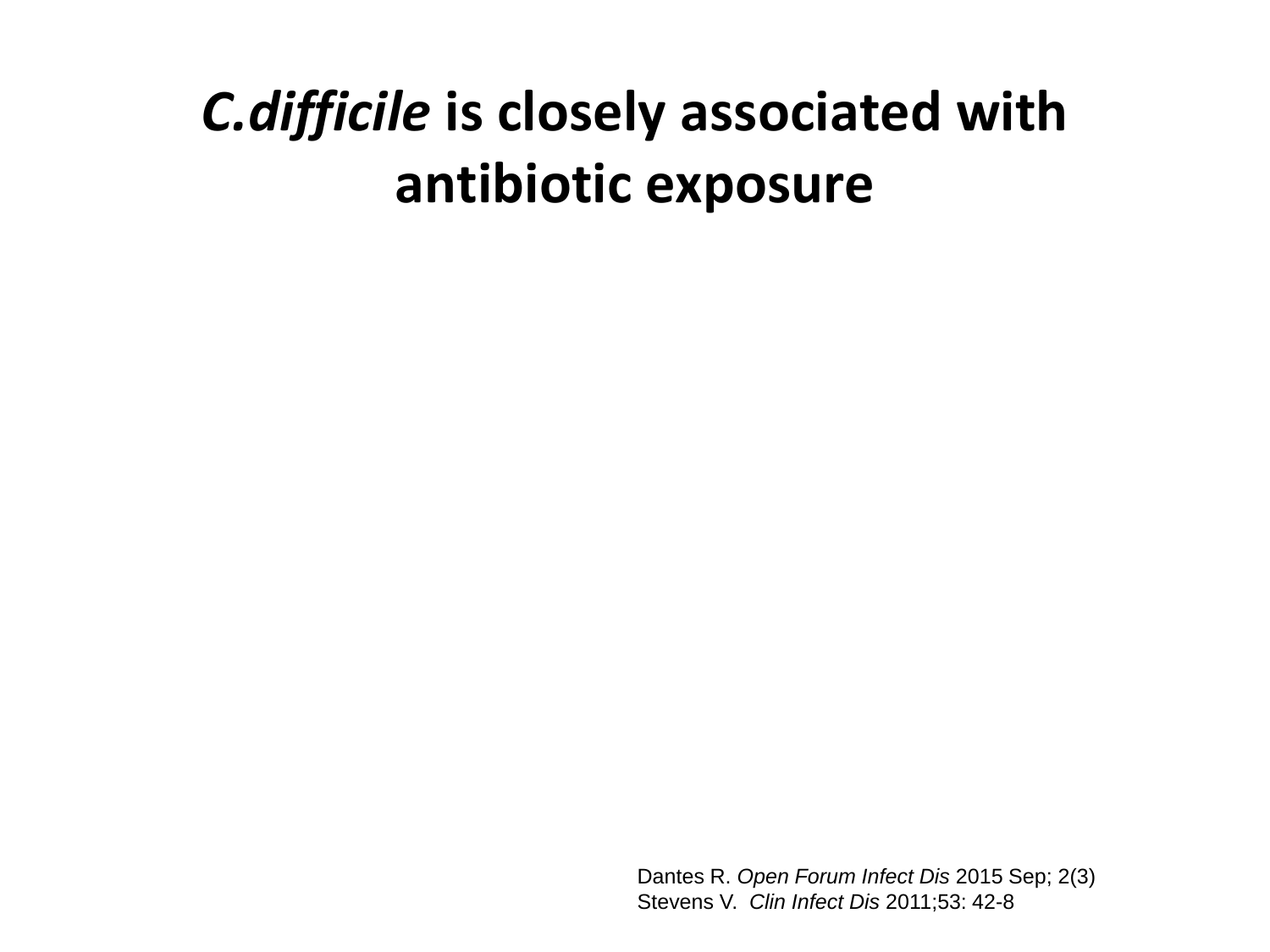**Most commonly implicated drugs in ED visits for adverse drug events, 2013-2014**

> Shehab N. *JAMA* 2016; 316:2115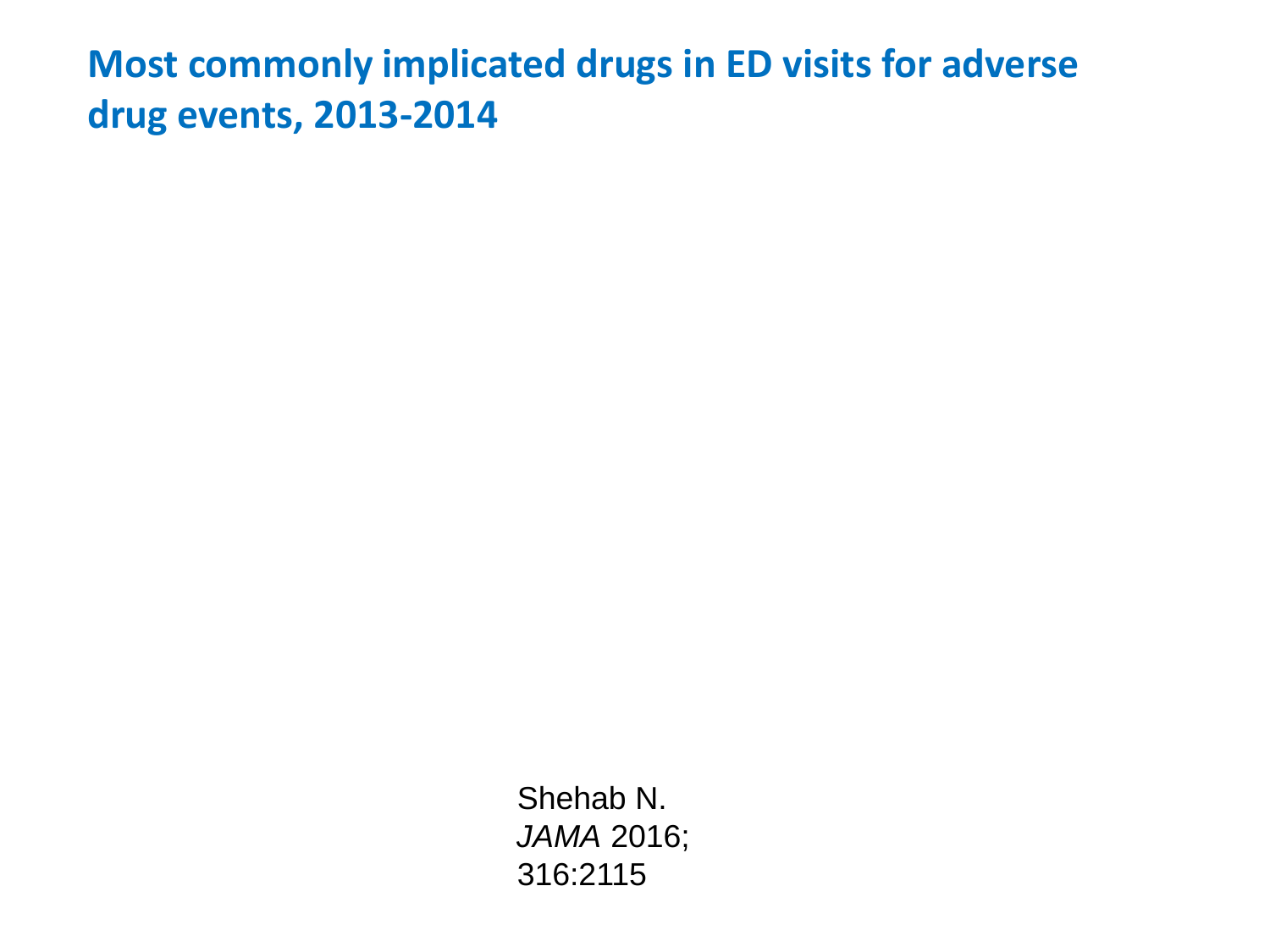### **Antibiotic Stewardship**

http://www.shea-online.org/index.php/practice-resources/prioritytopics/antimicrobial-stewardship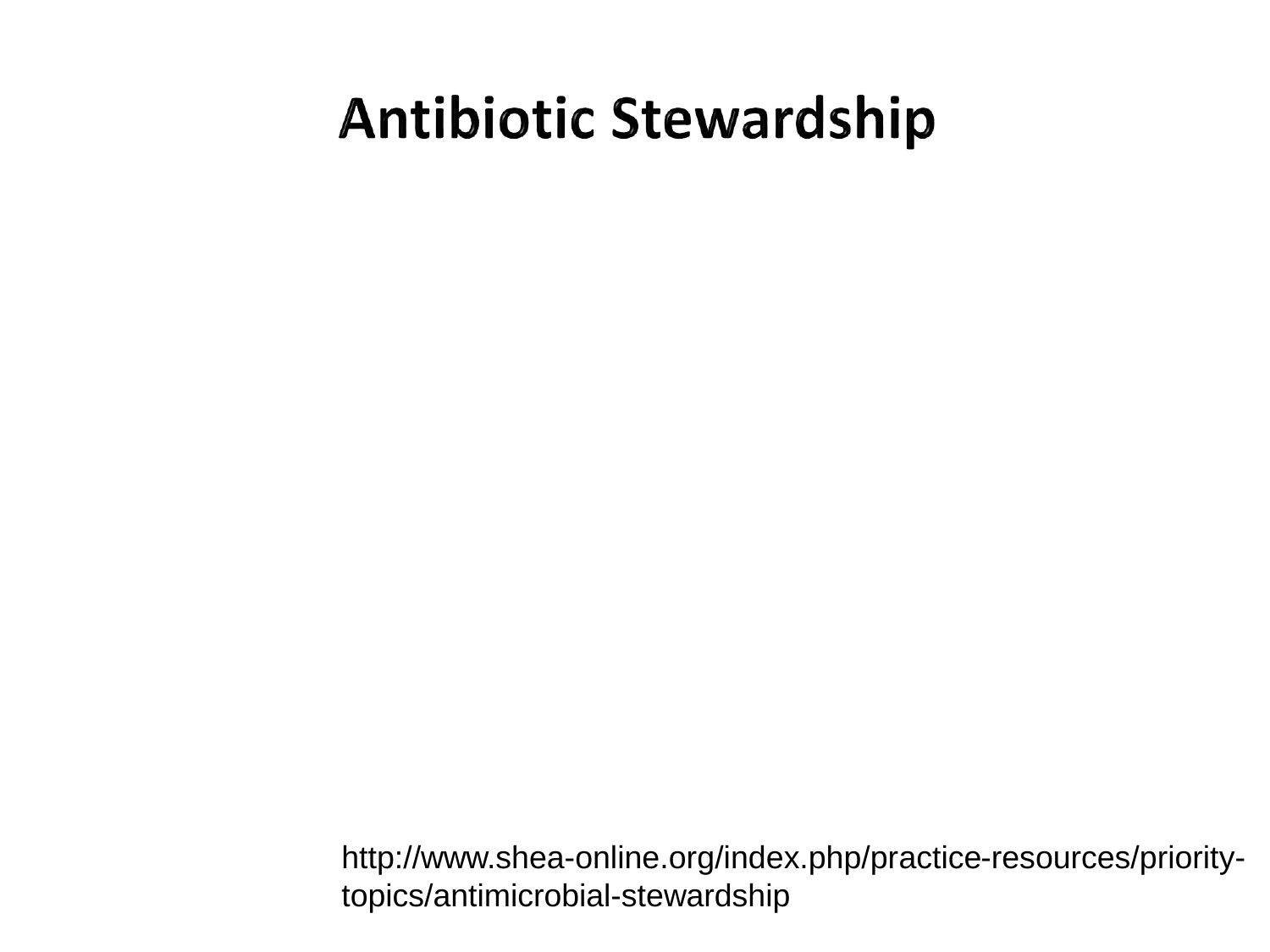# **Why focus on outpatient setting?**

- 1. Sanchez *EID* 2014; 20:2041
- 2. Fleming-Dutra K. *JAMA* 2016; 315:1864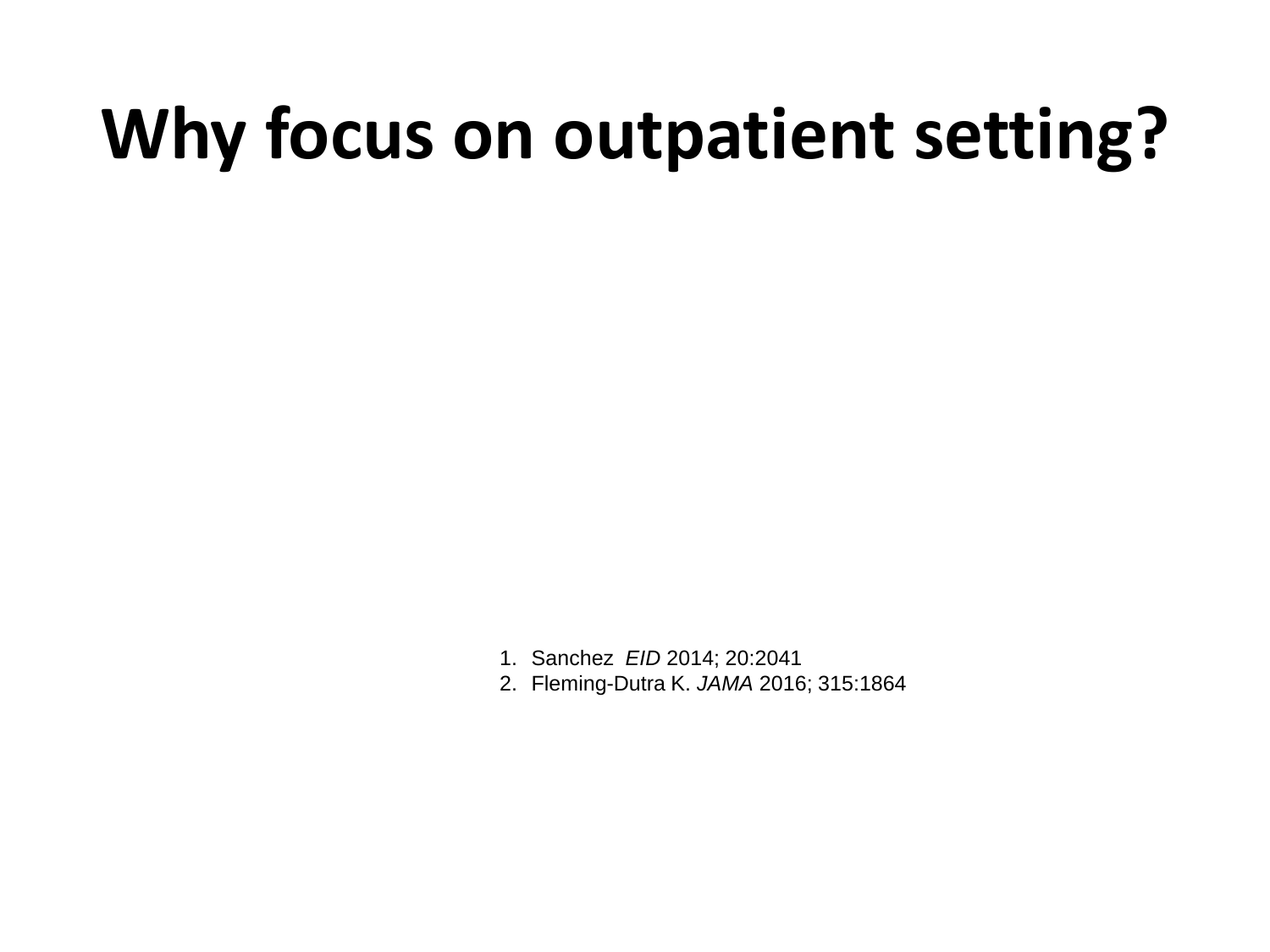*JAMA* 2016; 315:1864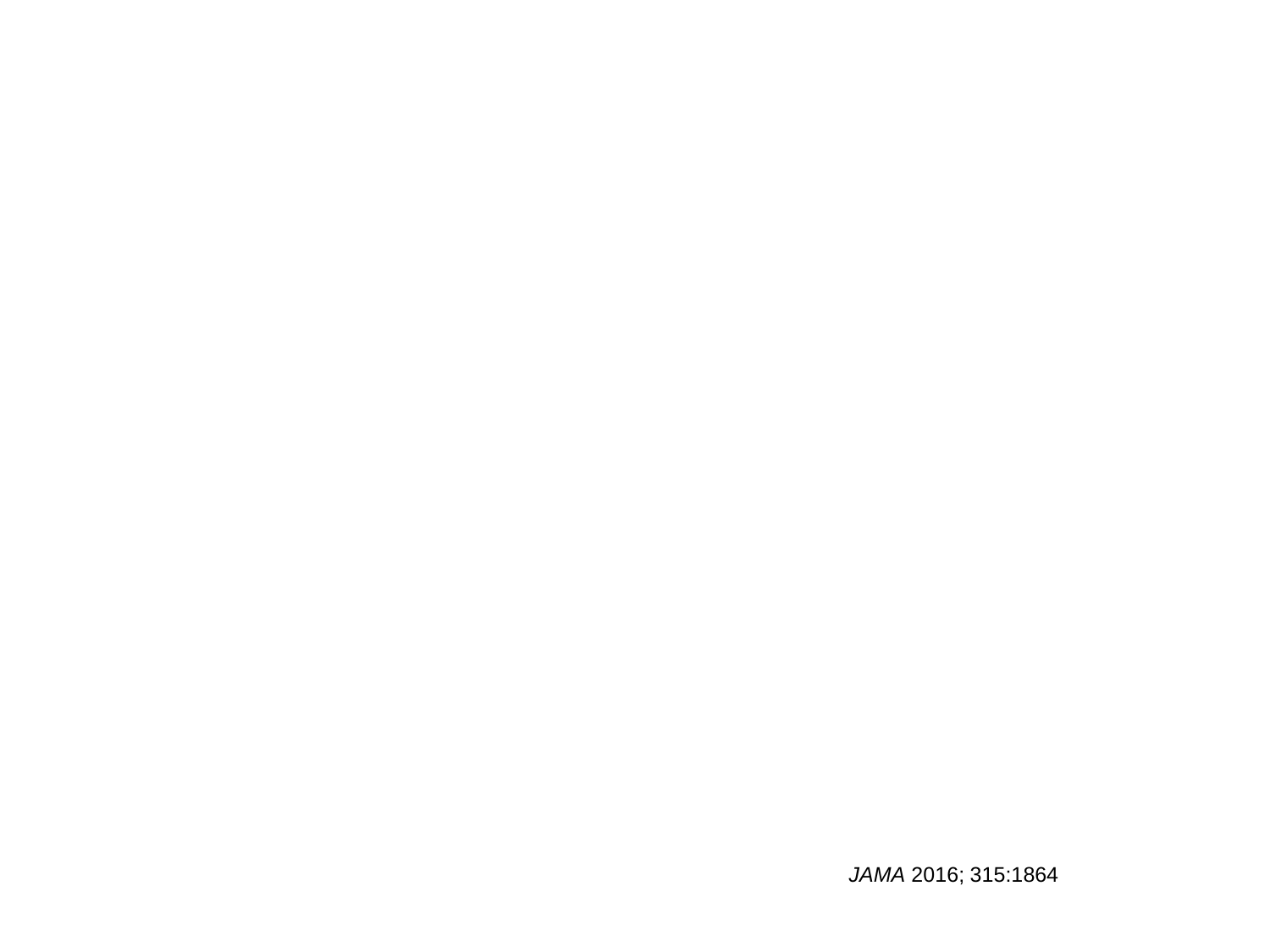NATIONAL ACTION PLAN FOR COMBATING ANTIBIOTIC-RESISTANT **BACTERIA** 

**Goal: Reduction of unnecessary antibiotic use by 50% in outpatient settings by 2020**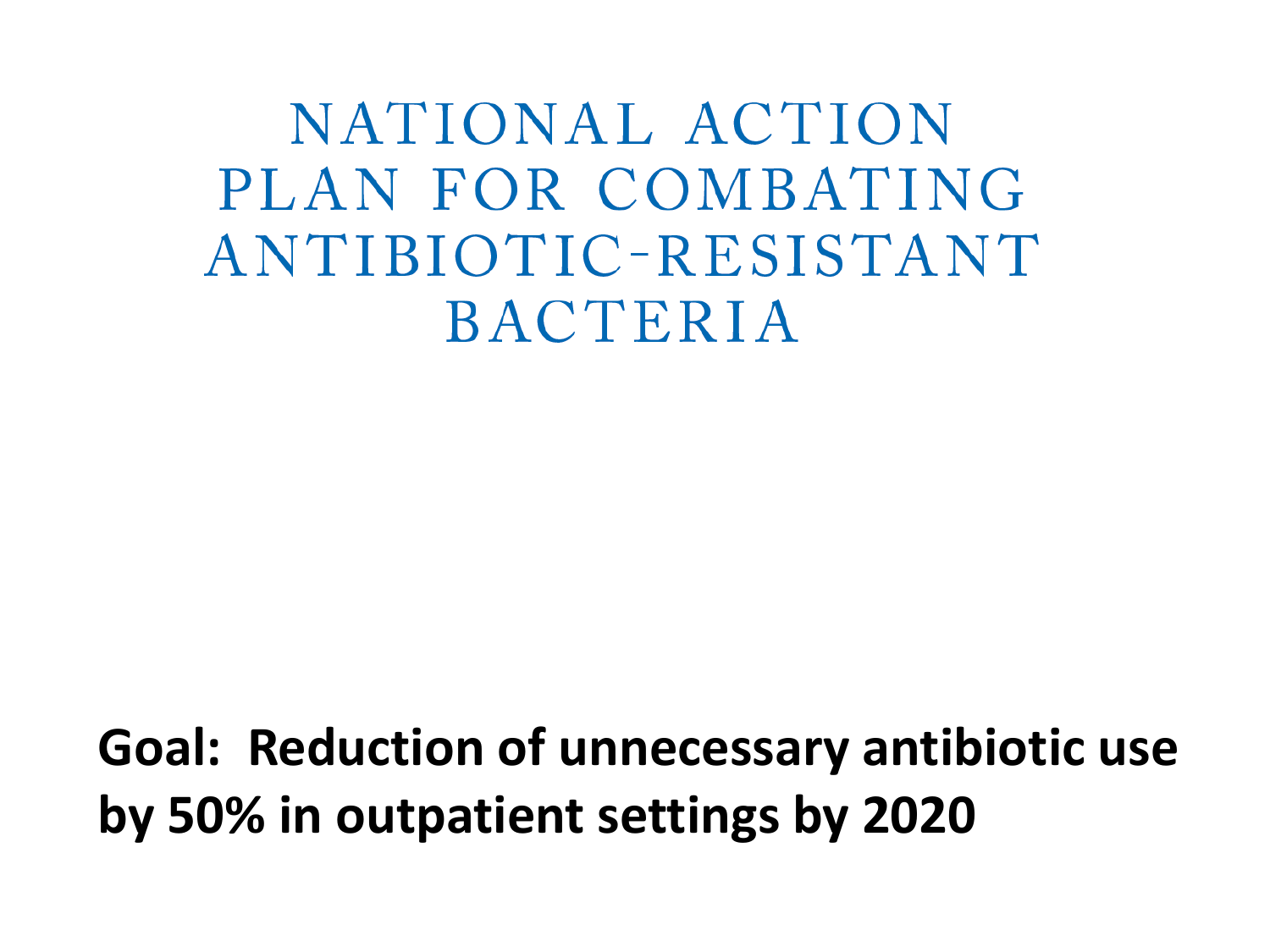## 3 principles to optimize outpatient antibiotic prescribing

- 1) Ensure an appropriate indication for antibiotics exists (Right indication)
- 2) When indicated, choose the antibiotic regimen with the narrowest spectrum of activity possible (Right antibiotic)
- 3) Prescribe the shortest effective duration of therapy (Right duration)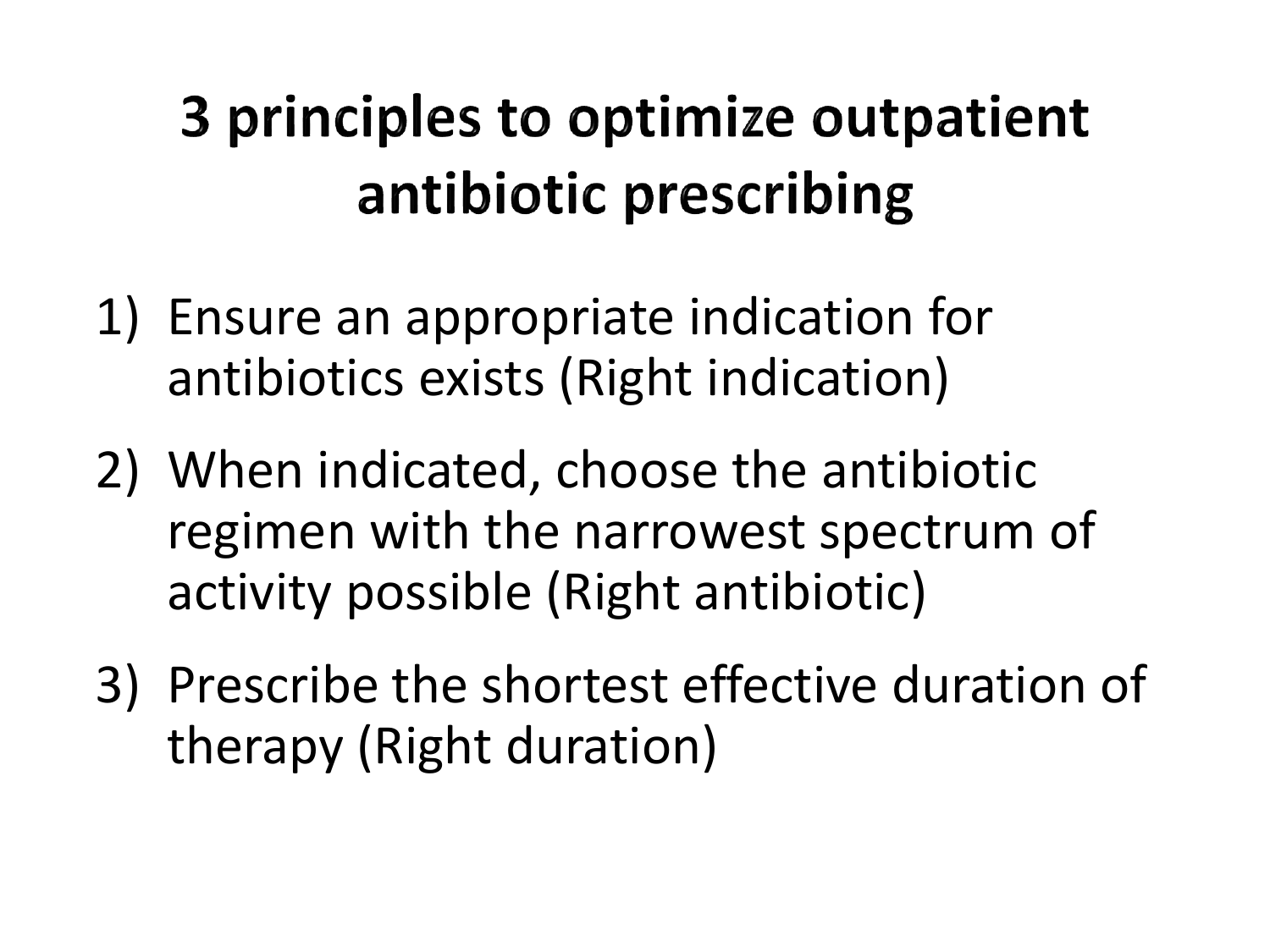#### **Case 1**

23yo healthy woman presents with 7 days of cough, sinus pain, and congestion. The sinus pain improved at first but began worsening yesterday and she has felt more ill.

Exam: Temp 37.8, HR 85, BP 108/68. Non-toxic appearing but uncomfortable, moderate right maxillary sinus tenderness, clear nasal discharge.

States antibiotics have worked for sinus infections in past and requests a prescription.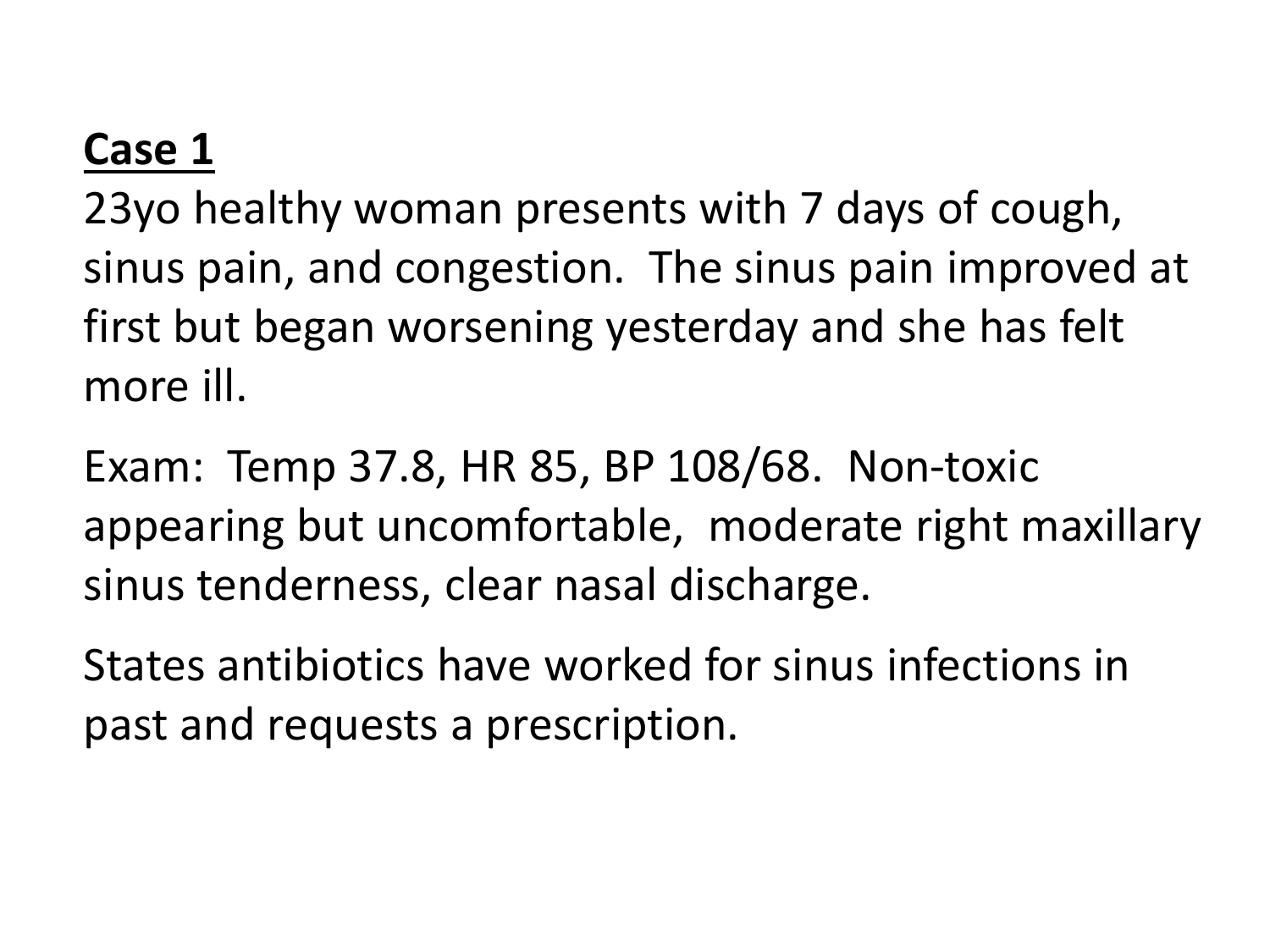#### **What is the most appropriate management?**

- A. Tell her it's a viral infection and will pass
- B. Prescribe a 5-day antibiotic course
- C. Prescribe a 10-day antibiotic course
- D. Recommend nasal saline rinses and symptomatic relief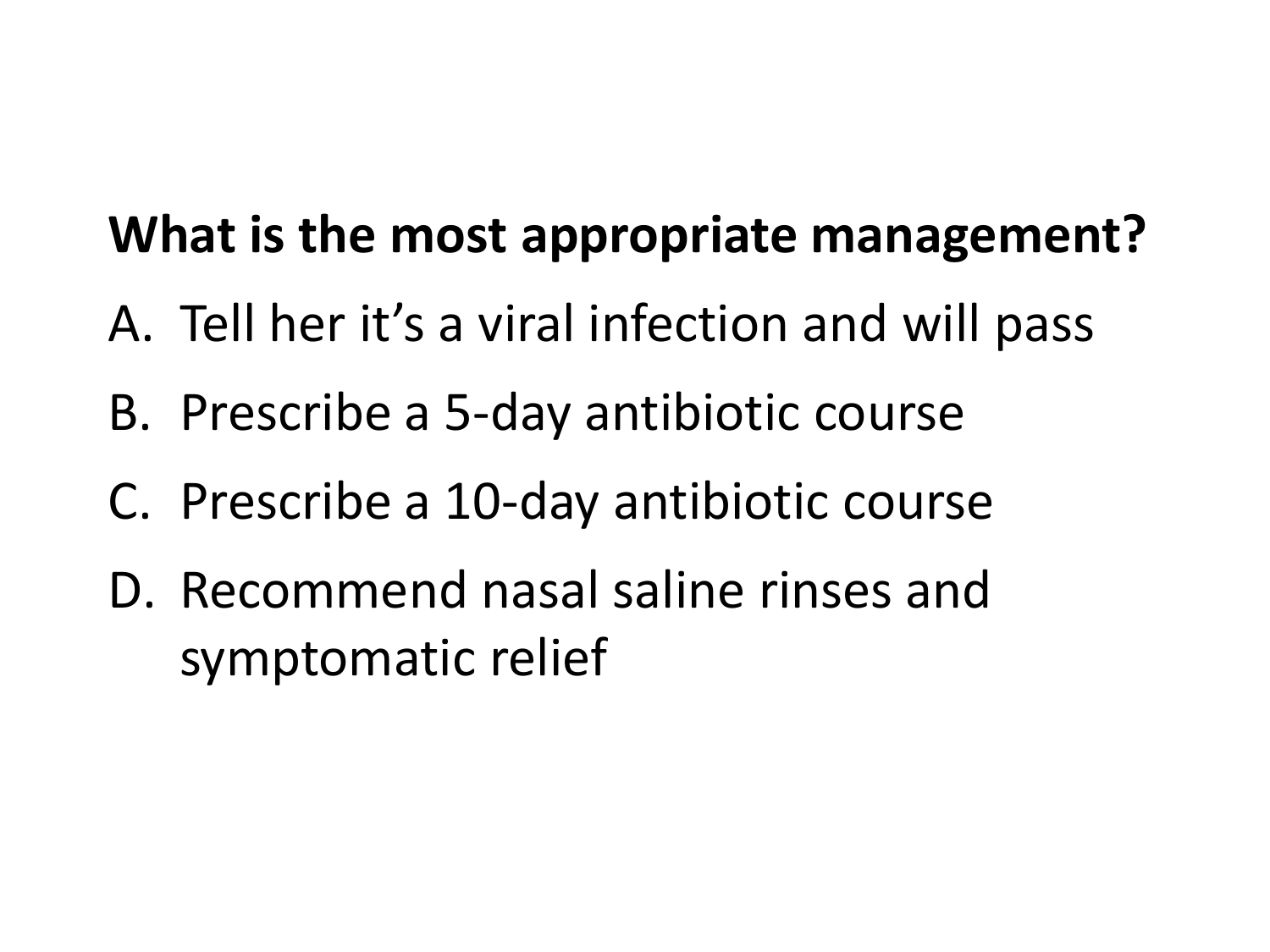# **Ensure an appropriate indication for therapy**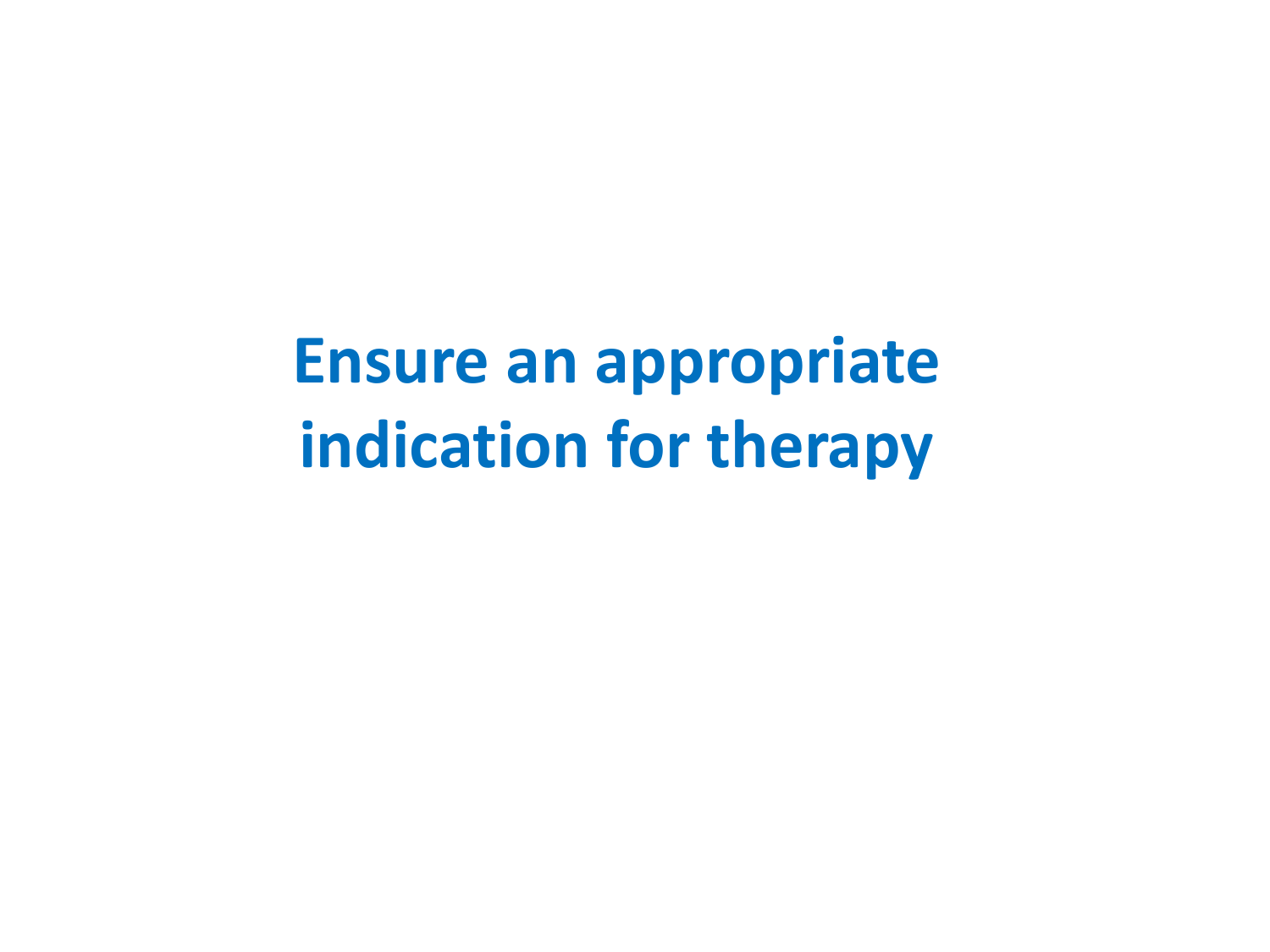## **Acute sinusitis**

Chow A. *Clin Infect Dis* 2012; 54:e72-e112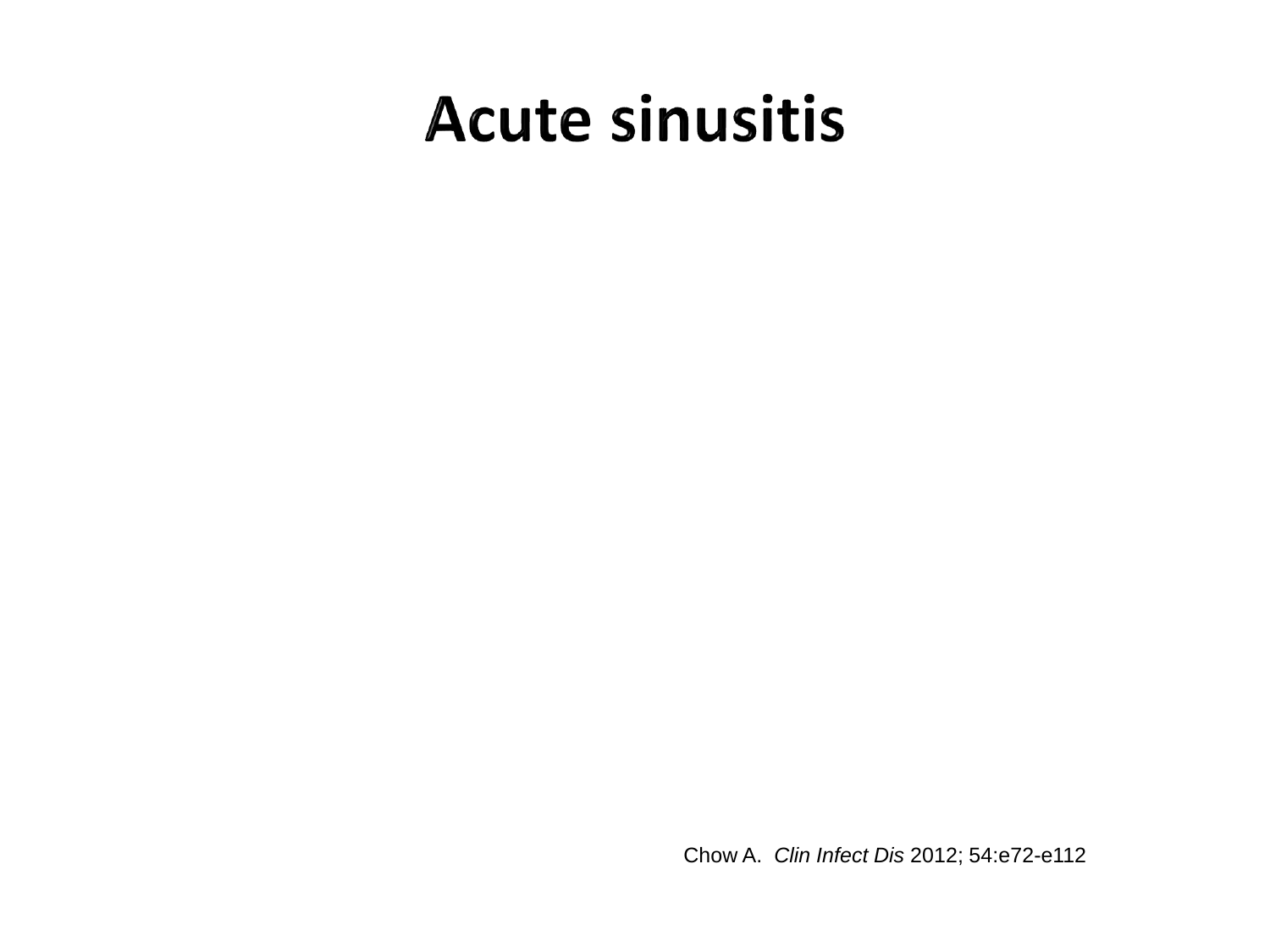## **Prescribing patterns for acute sinusitis in** clinical practice

Chauhan L*. Infect Control Hosp Epidemiol* 2018; 39:991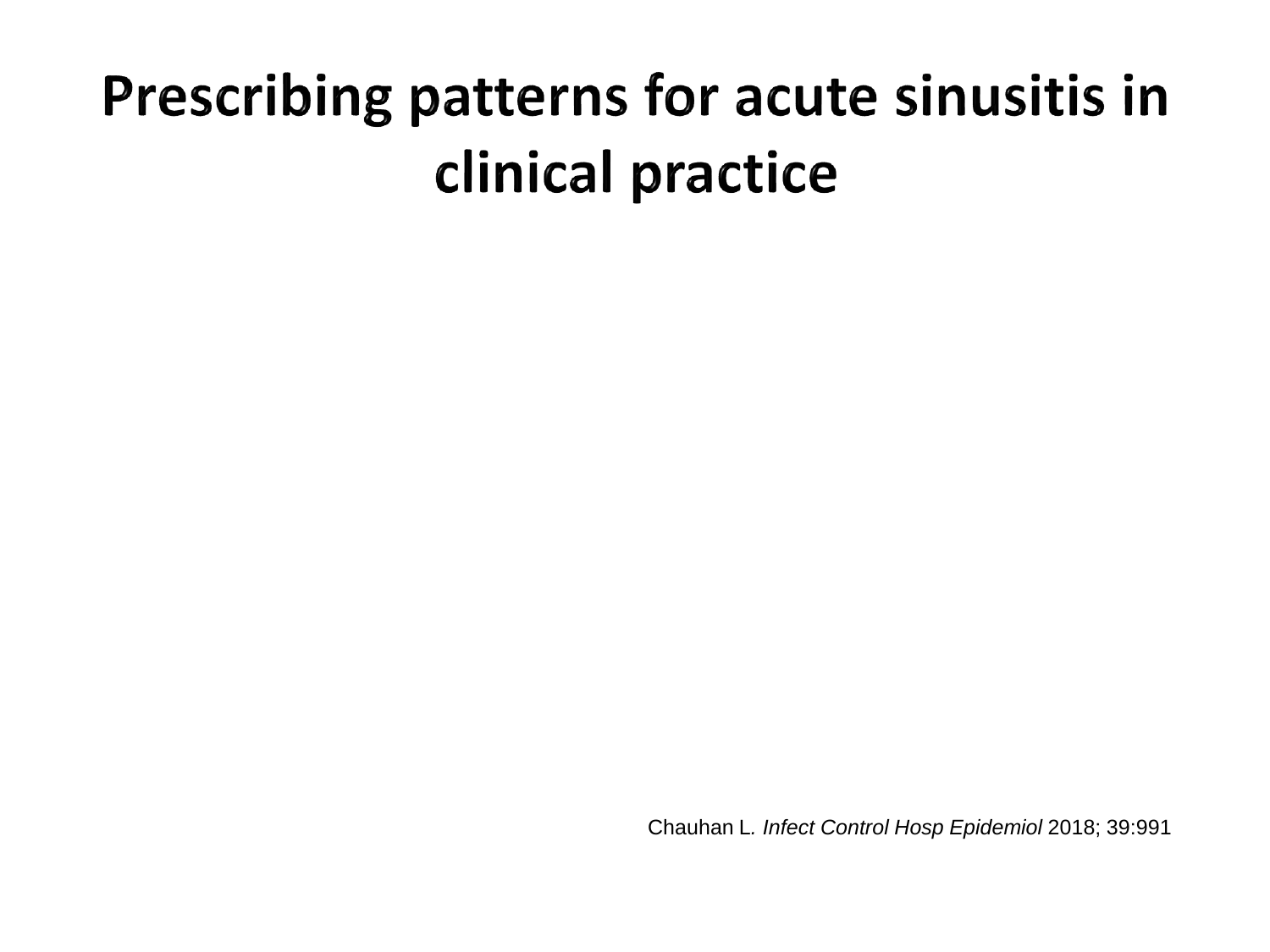#### **LESS IS MORE Antibiotic Therapy Duration in US Adults With Sinusitis**

**King LM.** *JAMA Int Med* **2018; 178:992-994**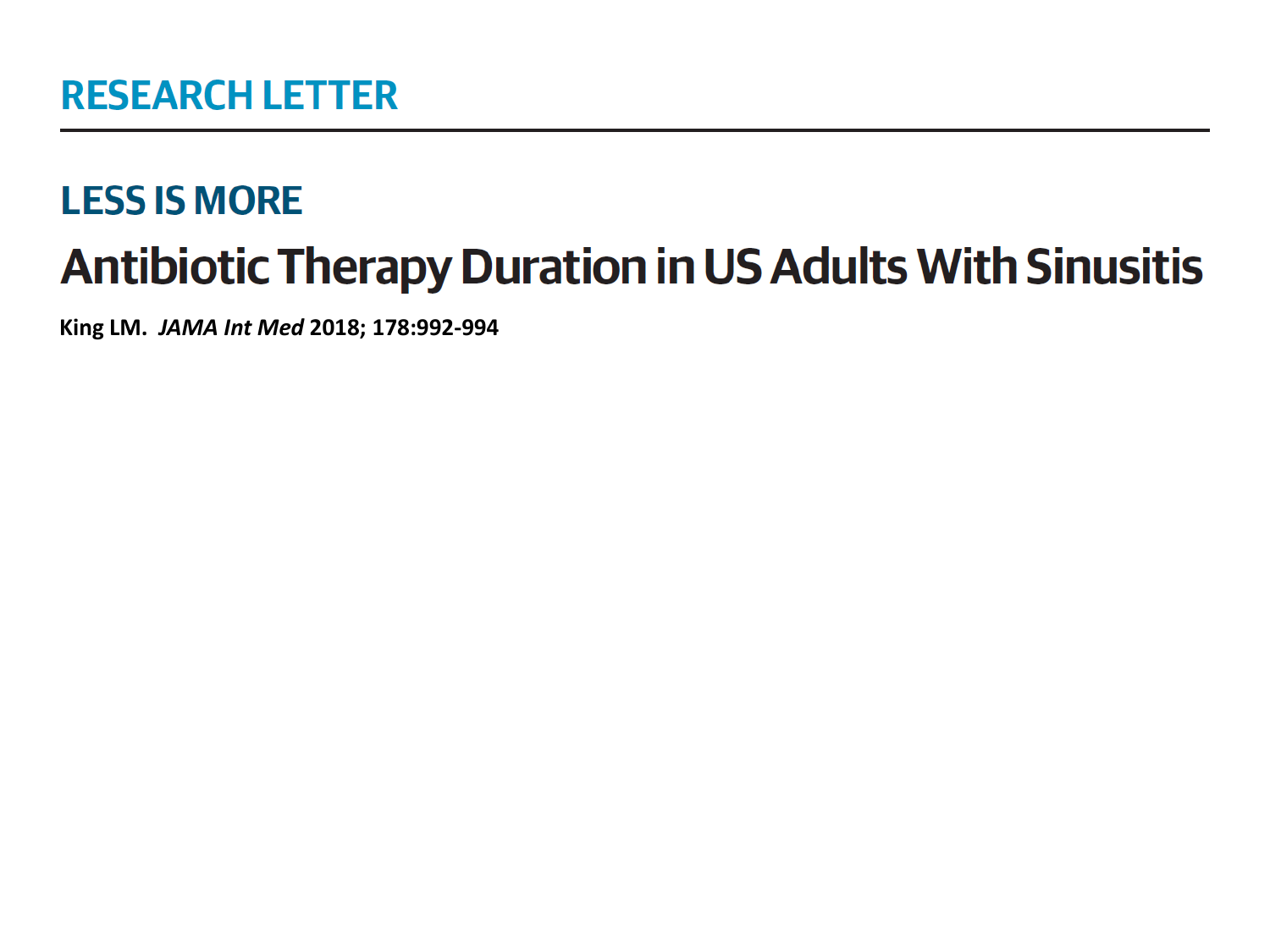## **Acute bronchitis**

1) Jenkins T. Am J Med 2013; 126:327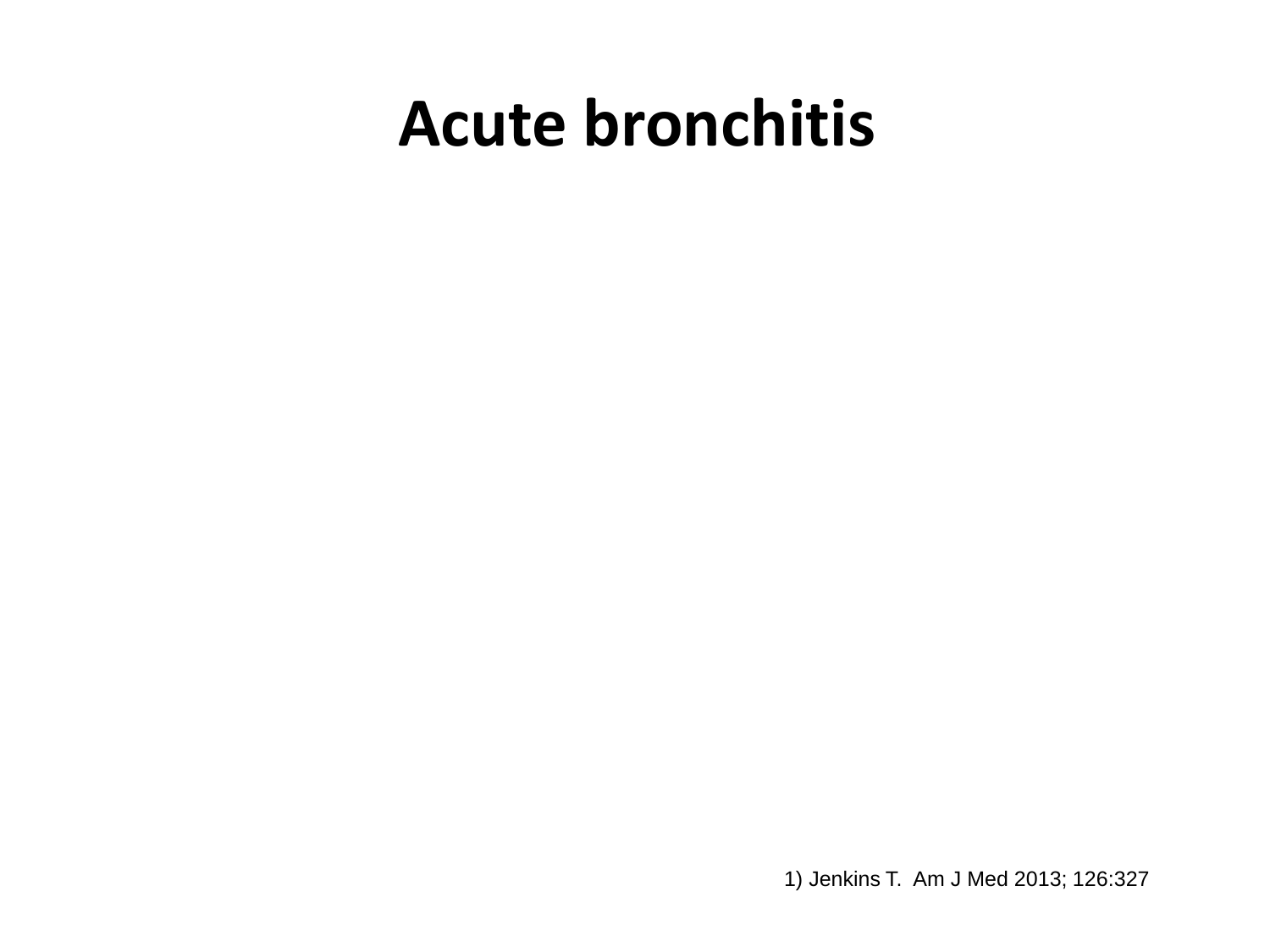## **Patient expectations and antibiotics**

- 1) Ashworth M. *Br J Gen Pract* 2016; 66:e40
- 2) Martinez KA. JAMA Int Med 2018 (Oct 1)
- 3) Sirota M. *Health Psychology* 2017; 36:402
- 4) Linder JA. JAMA Int Med 2014; 174:2029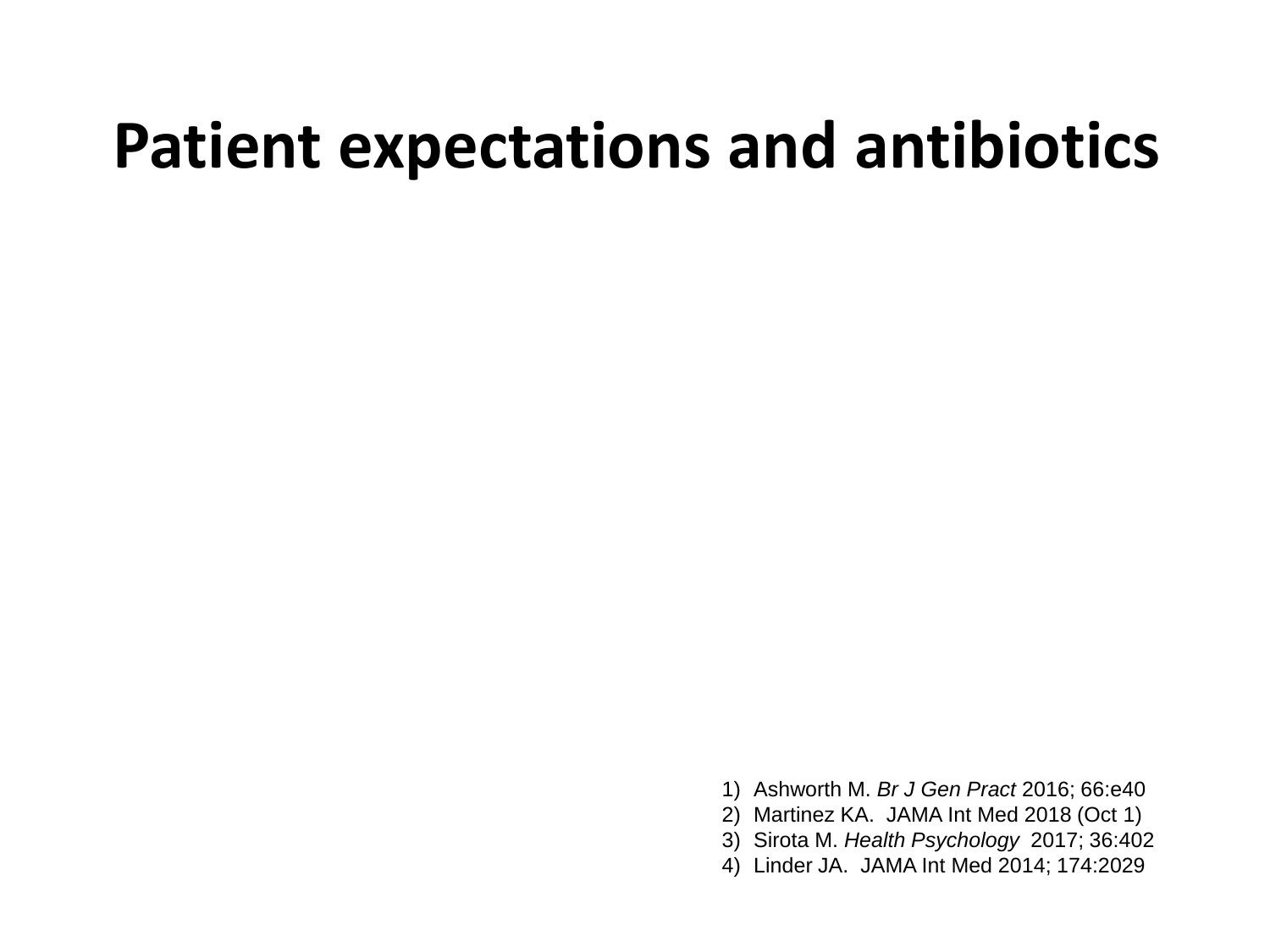### Communication strategies to improve patient satisfaction when antibiotics not indicated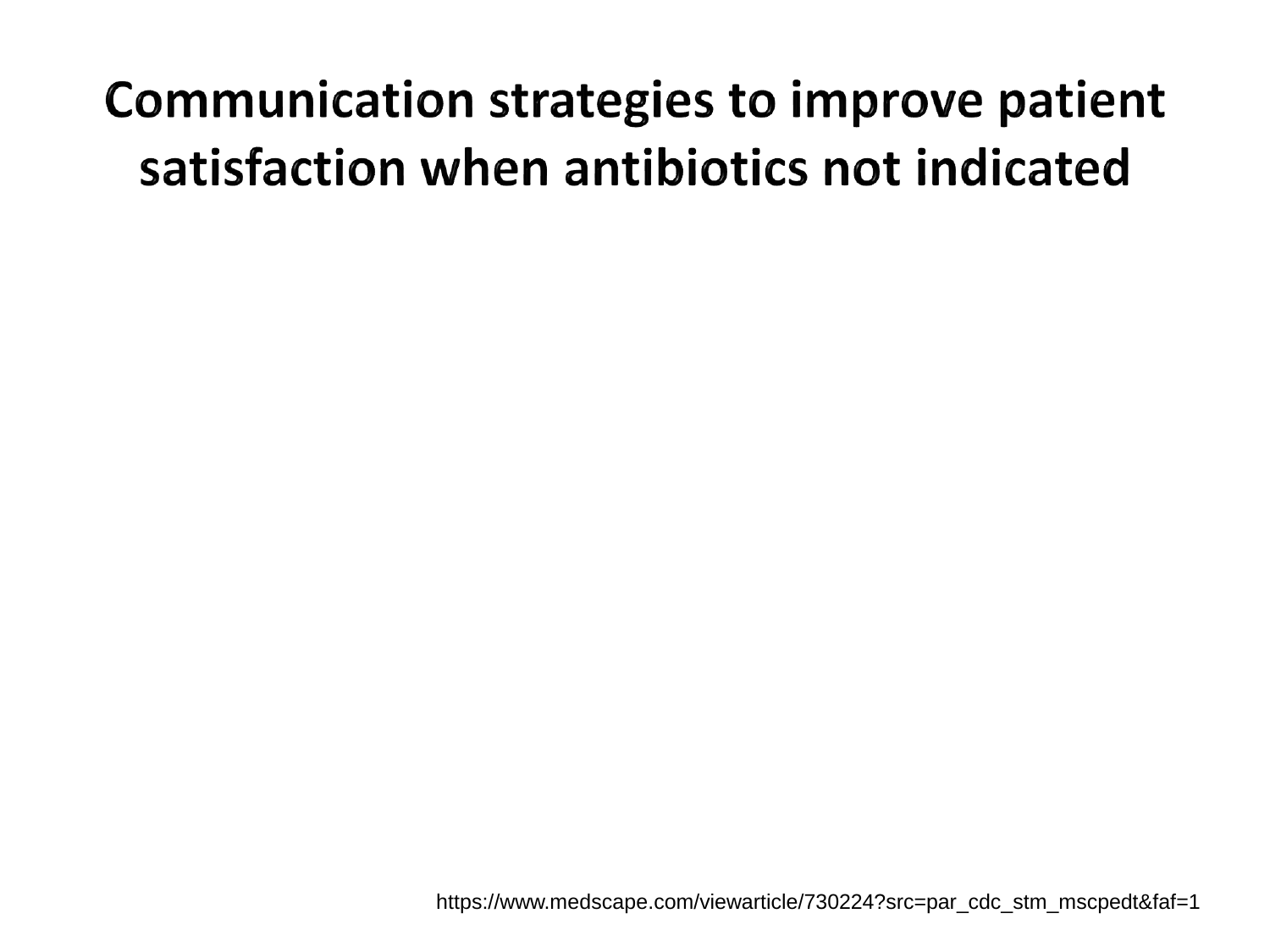#### **Case 2**

56yo obese woman presents with 2 days of progressive bilateral lower extremity redness, swelling, and pain. She has been fatigued but denies fever, chills, feeling ill, SOB, or CP. She had an unprovoked LLE DVT 3 months prior for which she is on rivaroxaban.

Exam: Temp 37.2, HR 91, BP 145/92. Symmetric bilateral erythema and edema from the ankles to midcalves with mild tenderness to palpation. Scaling skin with patchy hyperpigmentation over shins.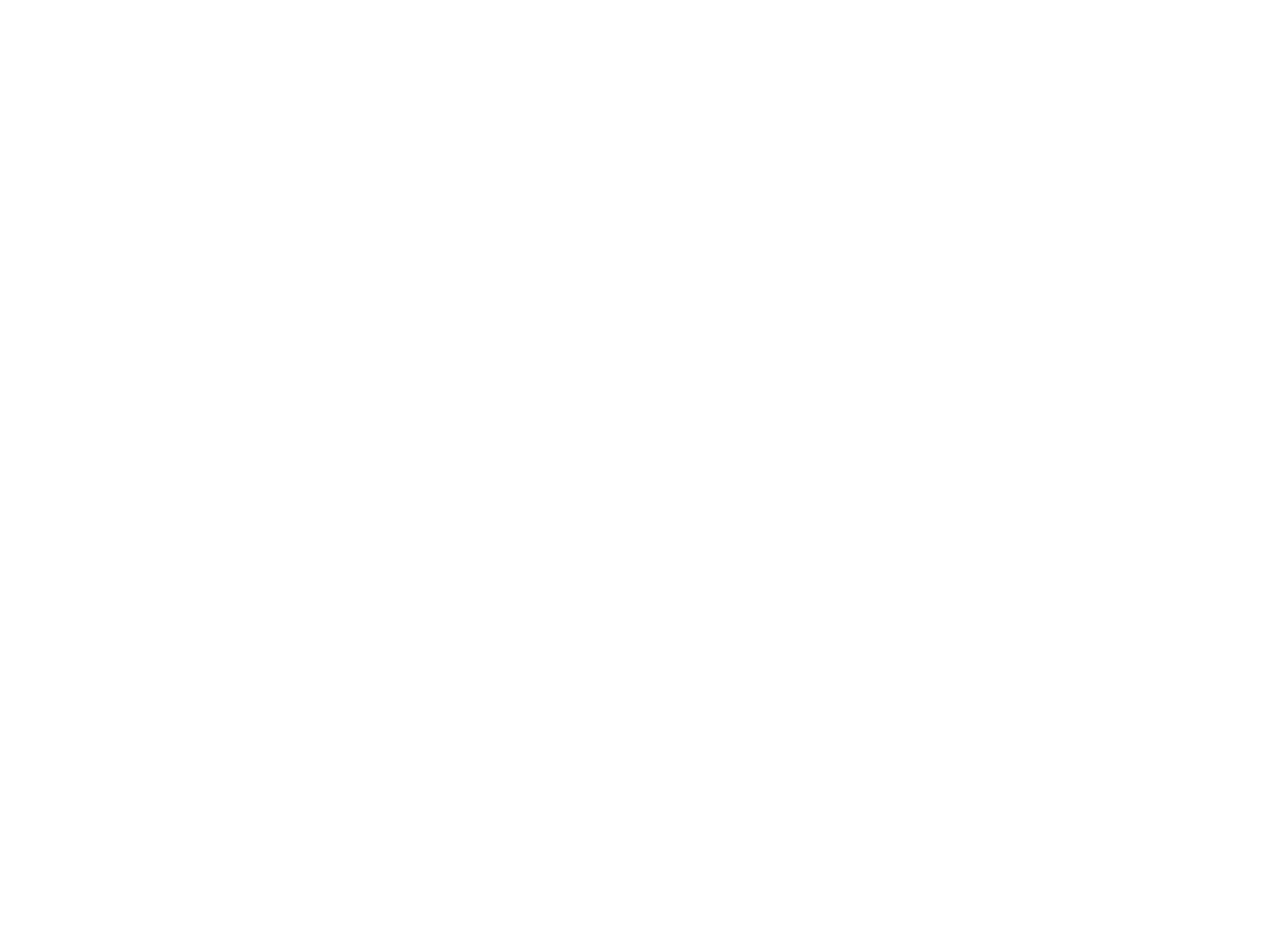#### **What is the most appropriate next step?**

- A. Order a LLE ultrasound
- B. Recommend leg elevation and compression stockings
- C. Prescribe clindamycin
- D. Prescribe cephalexin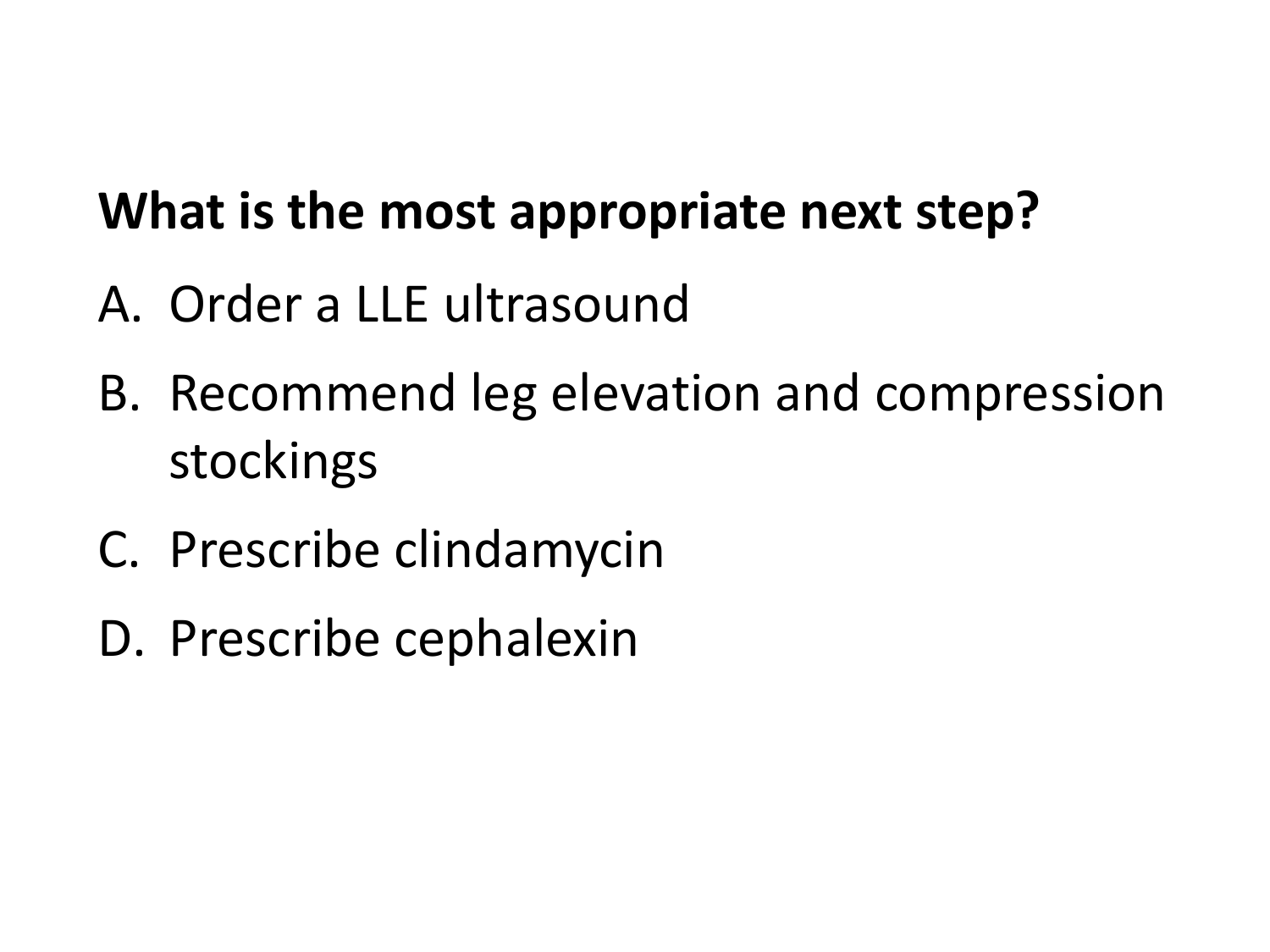*JAMA Dermatol* 2014: 150:1056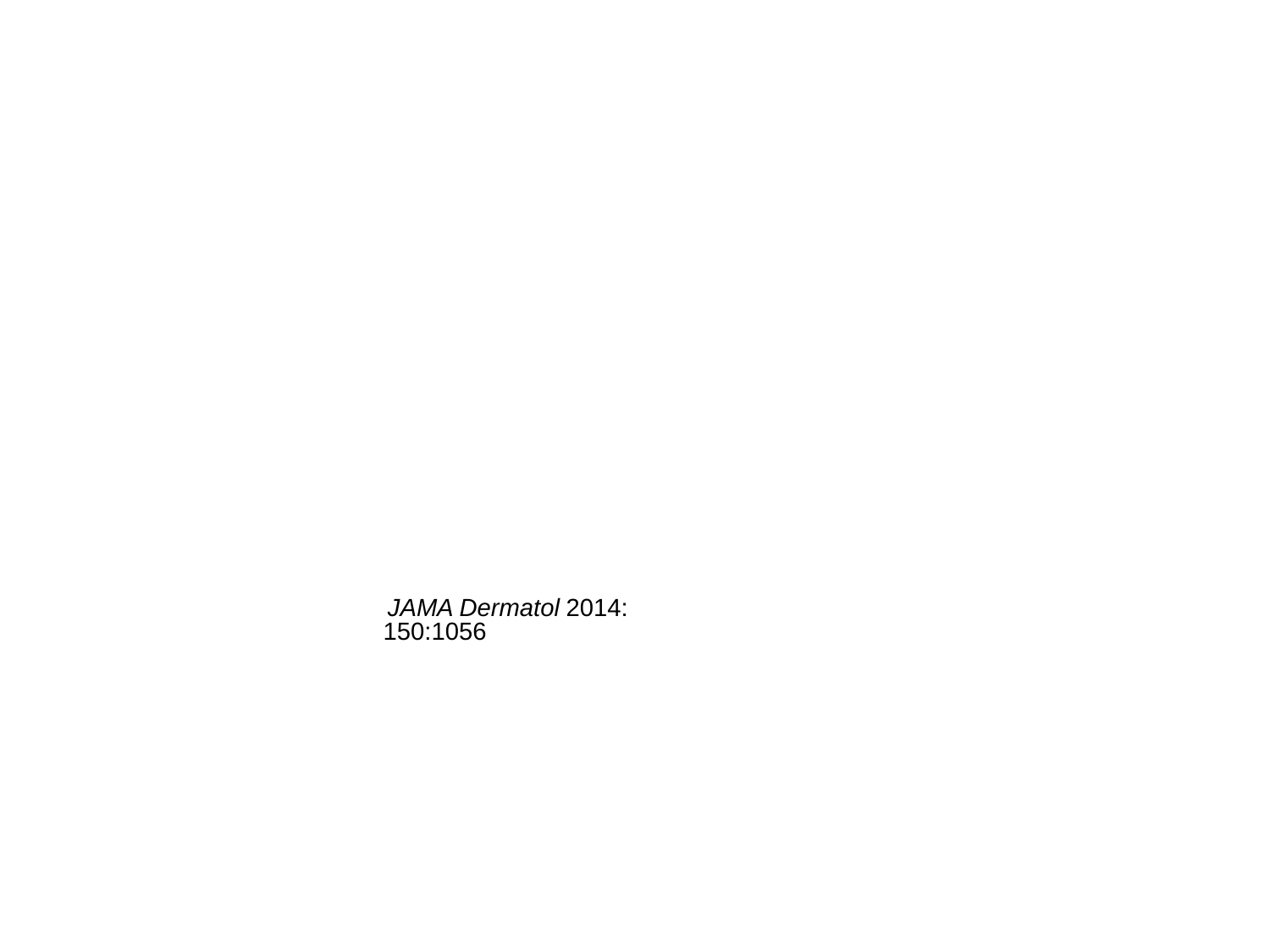# Outcomes

|                                                | <b>Dermatology</b><br>consultation<br>$N = 20$ | <b>PCP</b><br>management<br>$N = 9$ | P      |
|------------------------------------------------|------------------------------------------------|-------------------------------------|--------|
| <b>Ultimately diagnosed</b><br>with cellulitis | $2/20(10\%)$                                   | $9/9(100\%)$                        | < .001 |
| Diagnosed as cellulitis by<br>Dermatologist    | $2/20(10\%)$                                   | 3/9(33%)                            | 0.29   |
| Antibiotic treatment for<br>cellulitis         | $2/20(10\%)$                                   | 9/9(100%)                           | < .001 |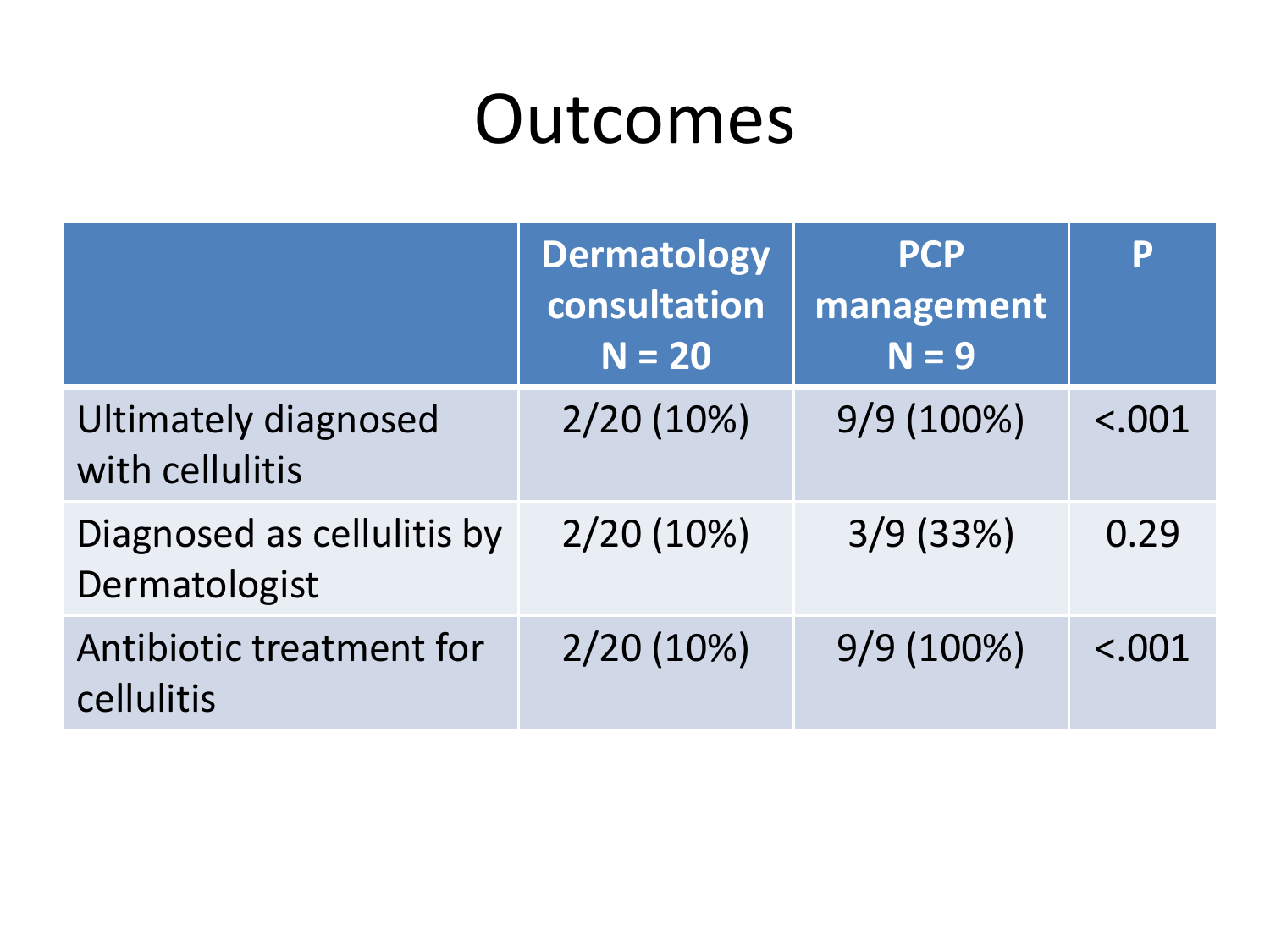# **Beware of pseudocellulitis**

Know common causes:

- **Stasis dermatitis**
- Contact dermatitis
- **E** Insect bite reaction
- Gout
- Hematoma
- Deep venous thrombosis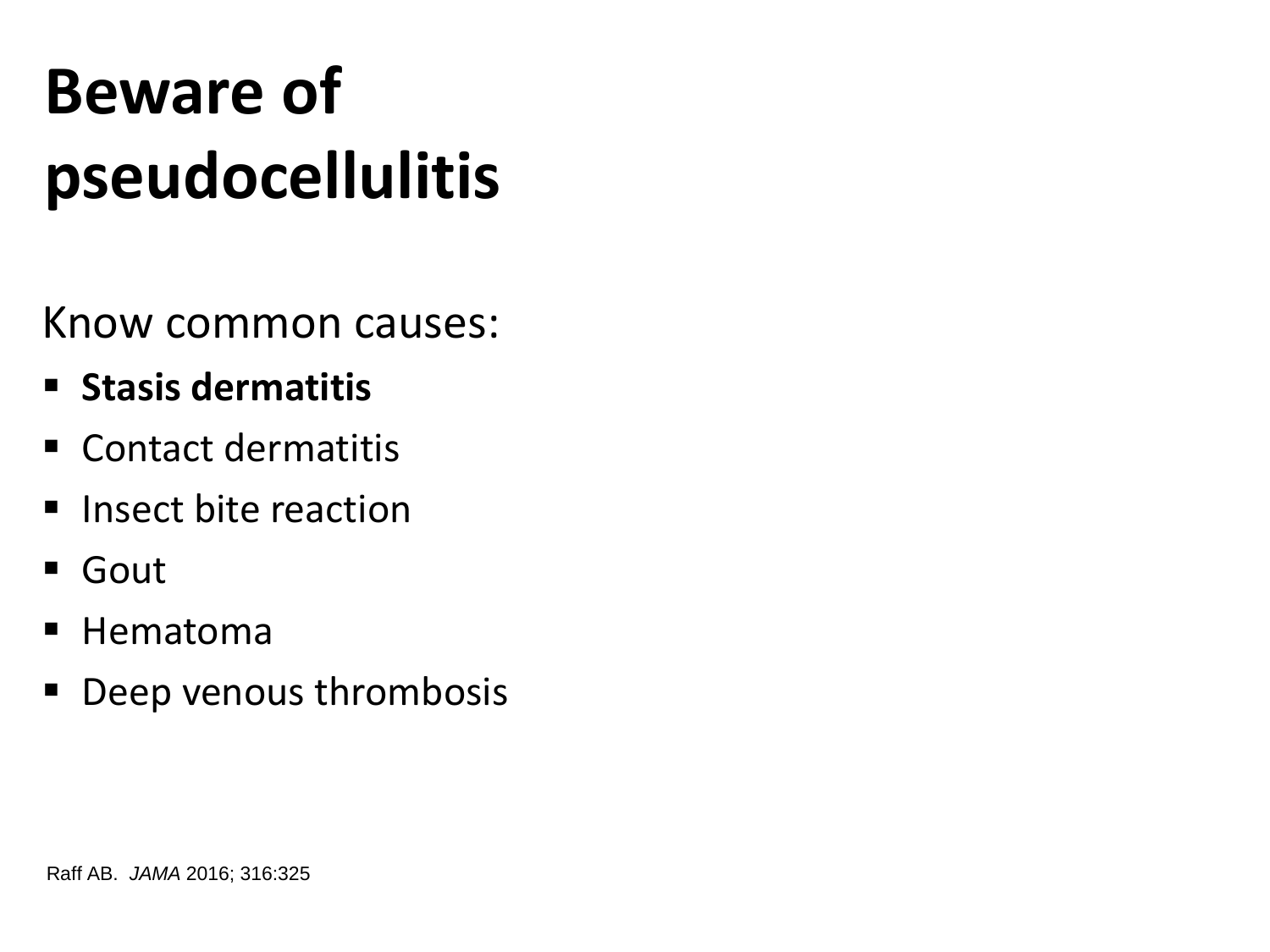#### **Case 3**

73yo woman with diabetes presents for a routine follow-up visit. She notes her urine has been cloudy over last several days. No fevers, chills, dysuria or other urinary symptoms, or vaginal discharge.

Exam: Normal vitals. Alert, appropriate, wellappearing. No abdominal tenderness.

Urine dipstick with 2+ LE and nitrites, otherwise negative. Urine culture grows >100,000 cfu/mL of *E. coli*, susceptibilities pending. You call the patient who is feeling well without change in urine cloudiness.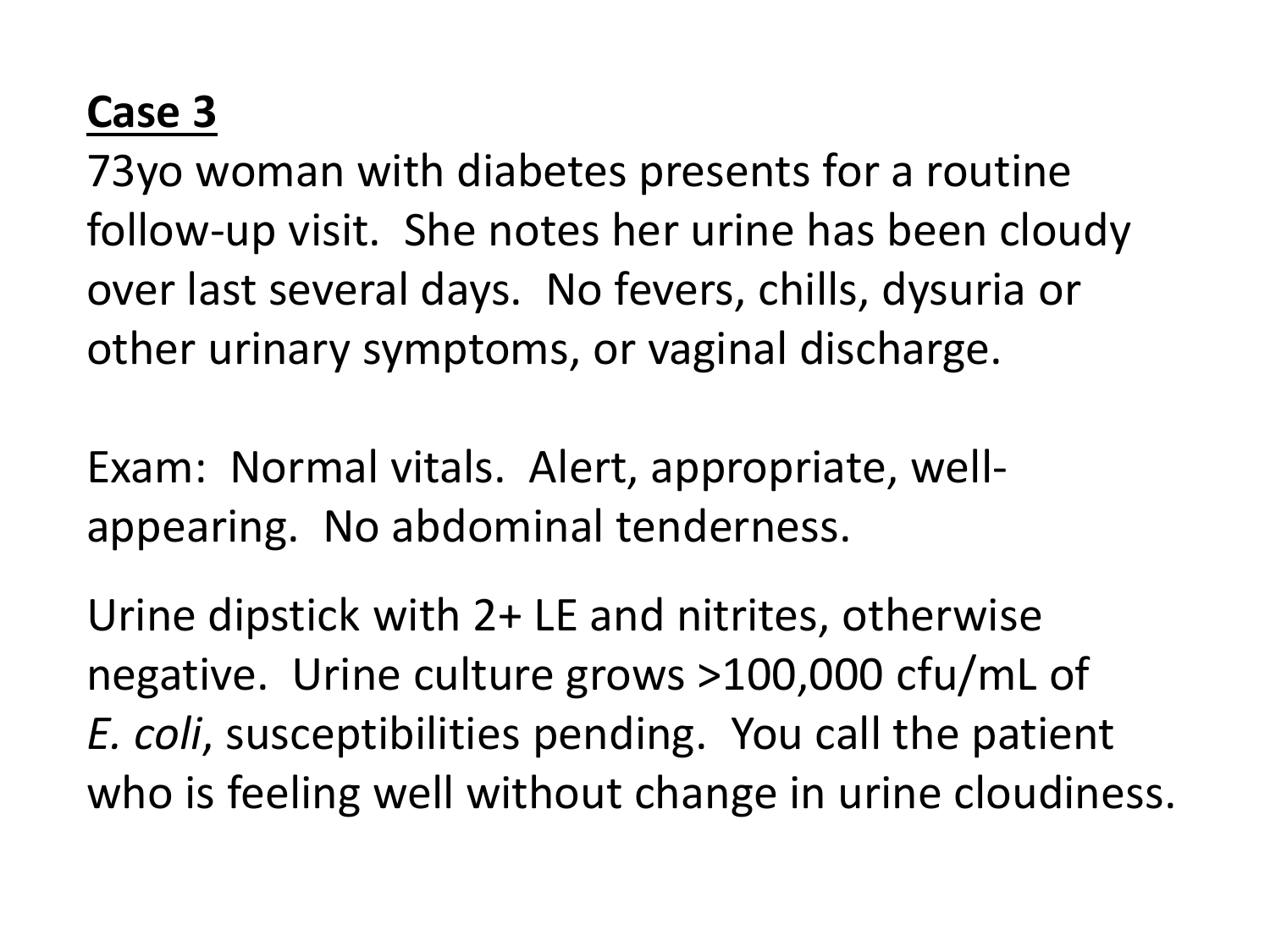#### **What is the most appropriate next step regarding the positive urine culture?**

- A. Prescribe nitrofurantoin
- B. Prescribe fosfomycin
- C. Repeat urinalysis and culture in 2 weeks
- D. Counsel to return if symptoms of infection develop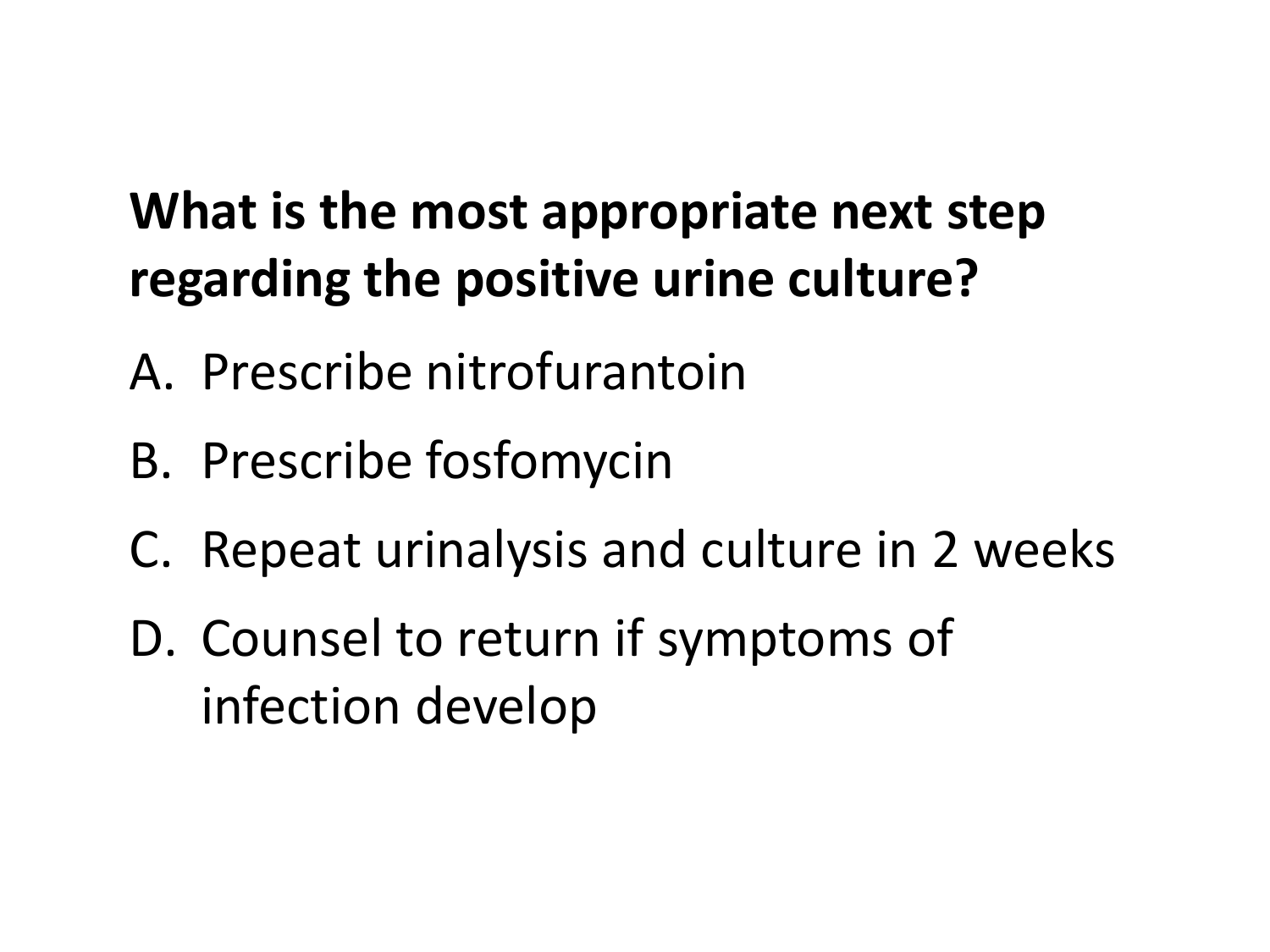#### **Asymptomatic bacteriuria**

1) Nicolle LE. *Clin Infect Dis* 2005; 40:643

2) Zalmanovici Trestioreanu A. *Cochrane Database Syst Rev* 2015

3) Ghandi T. *ICHE* 2009; 30:193-95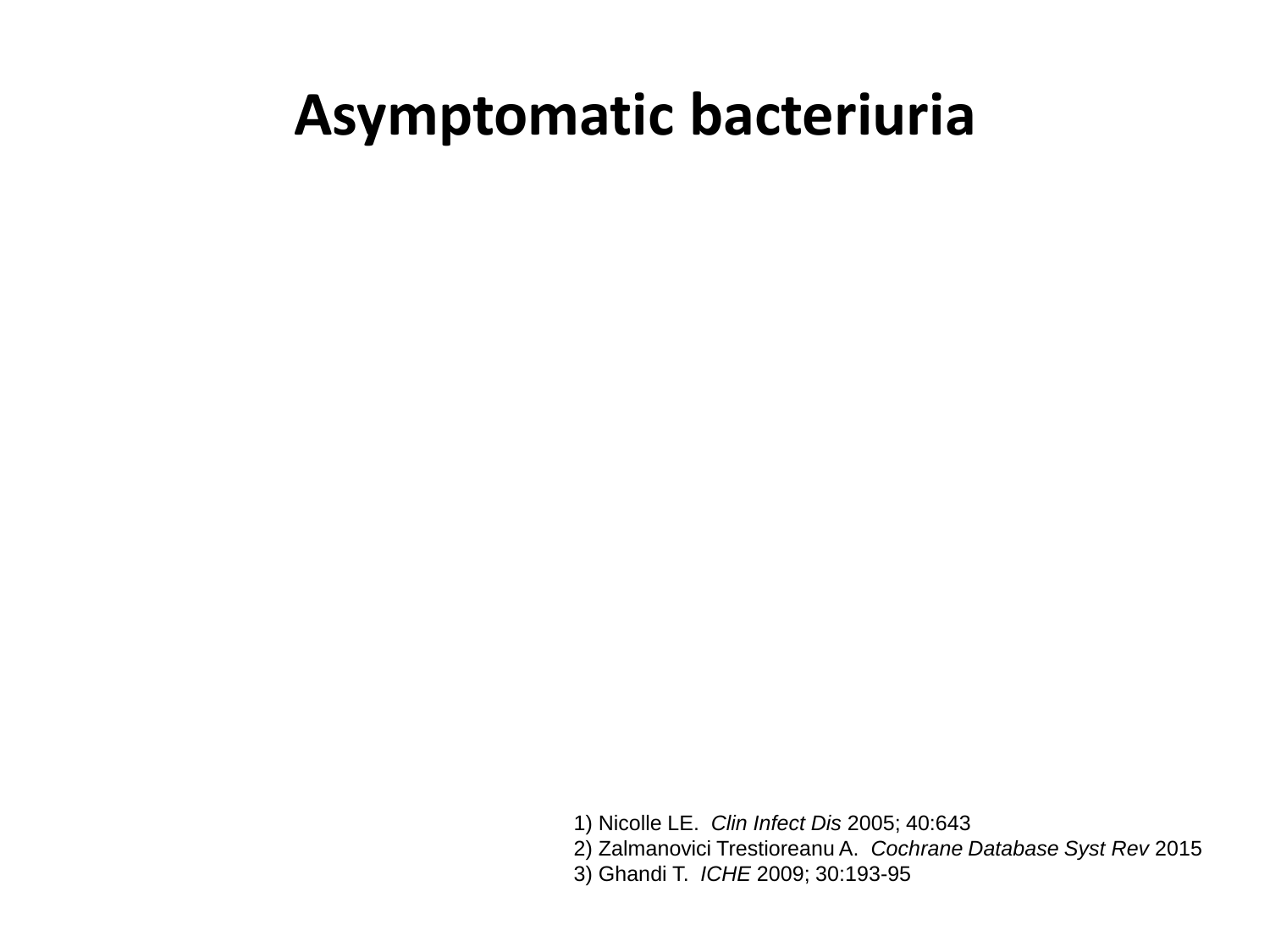#### **Case 4**

45yo woman presents with RLE erythema, swelling, and pain that began suddenly 12 hours ago. Unable to bear weight due to the pain. Long history of poorly controlled diabetes mellitus (A1C 10.2).

On exam has findings consistent with RLE cellulitis. No wound, purulence, or evidence of abscess. She has tinea pedis and onychomycosis.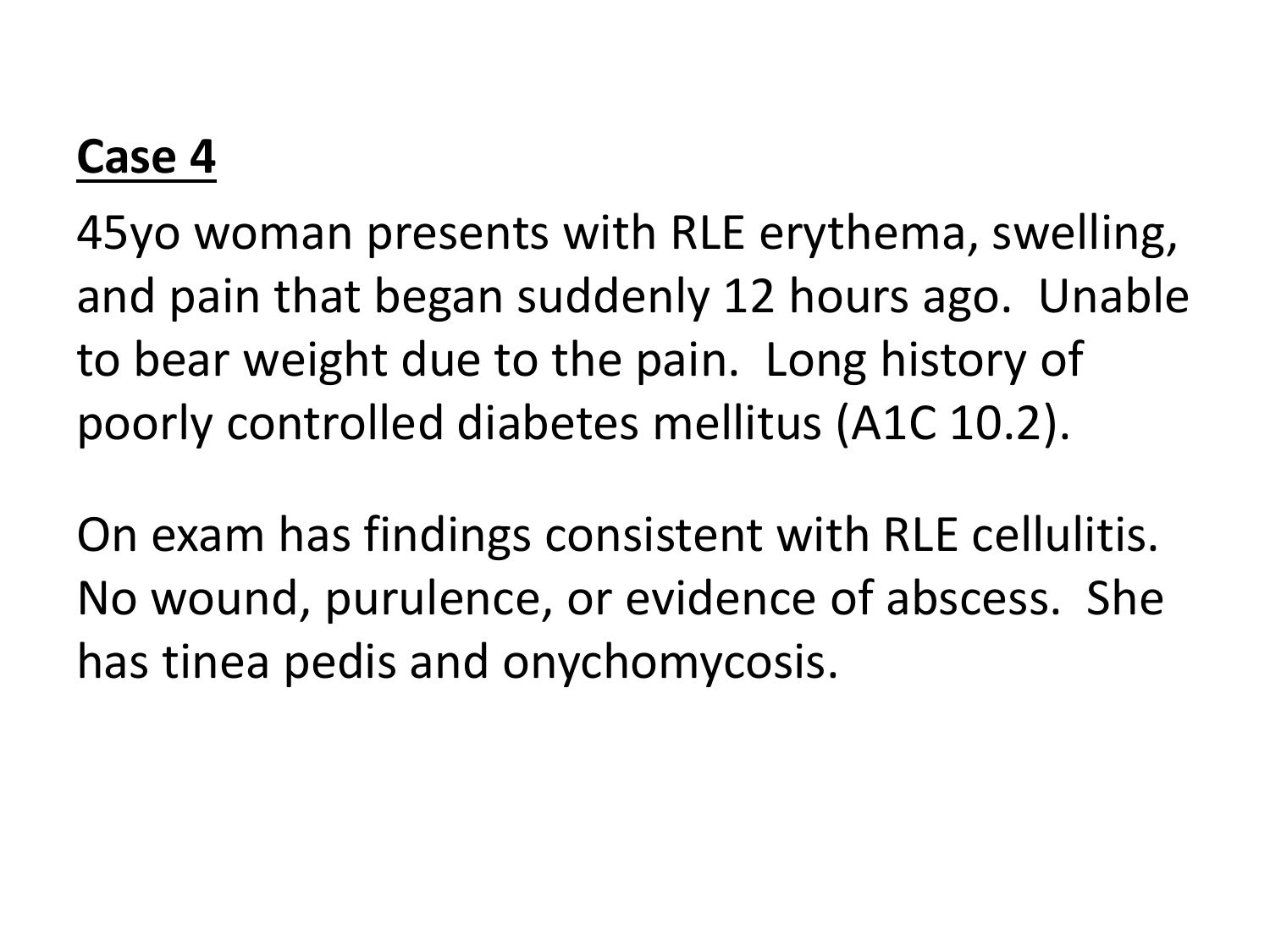#### **What is the most appropriate therapy?**

- A. Trimethoprim-sulfamethoxazole (TMP-SMX)
- B. Cephalexin
- C. Clindamycin
- D. Cephalexin plus TMP-SMX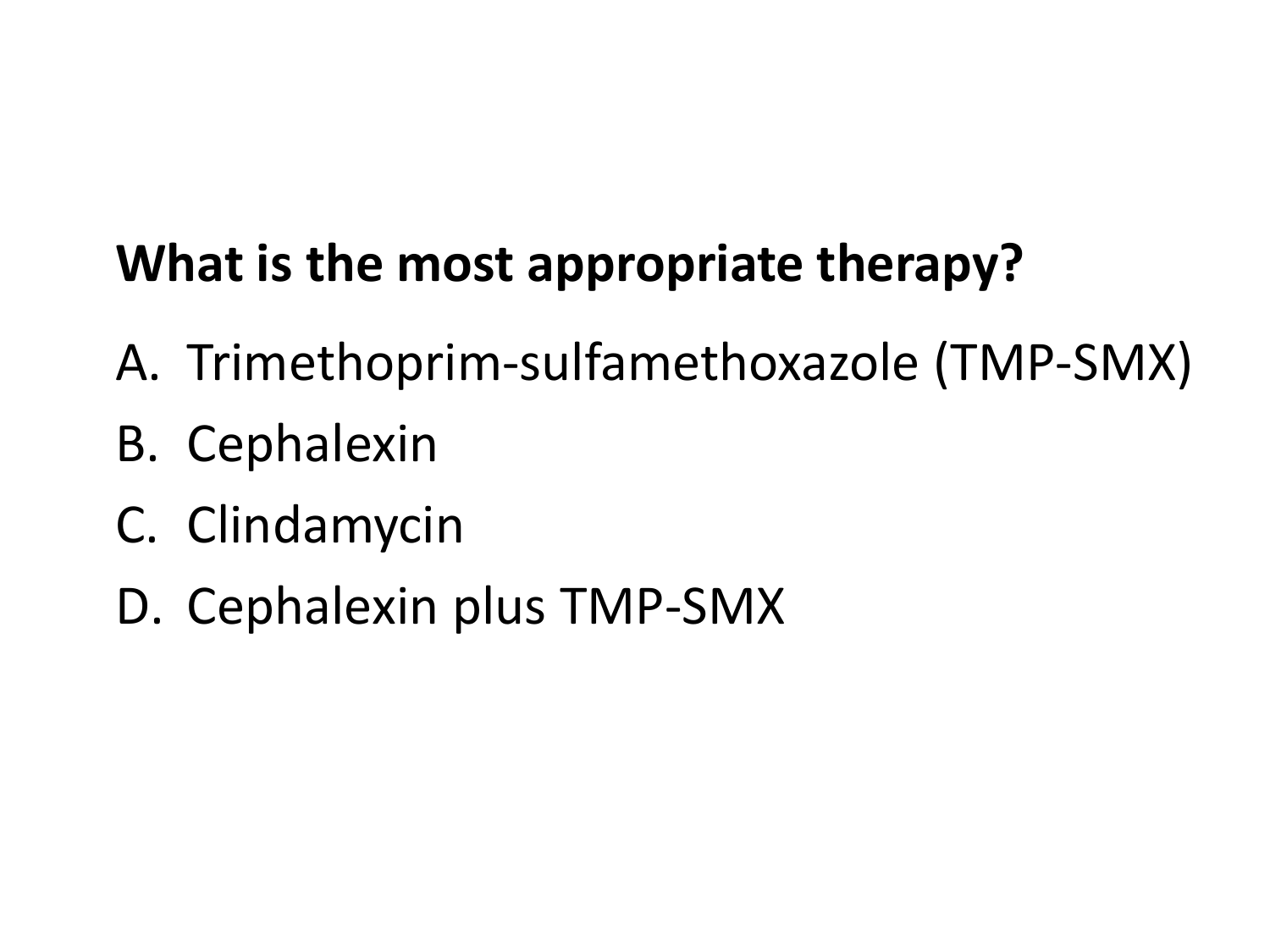**Narrowest spectrum of antibiotic activity**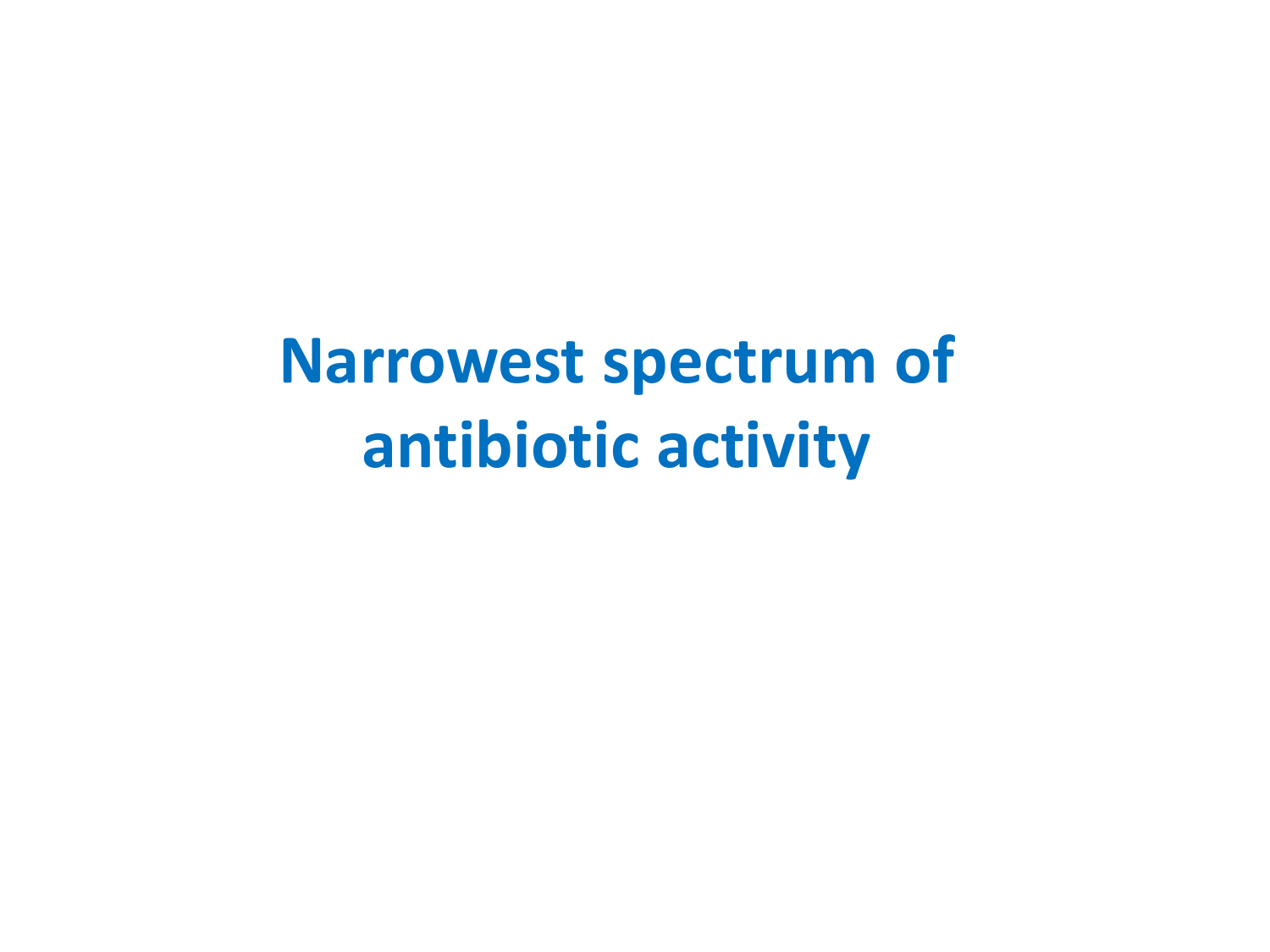JAMA 2017; 317:2088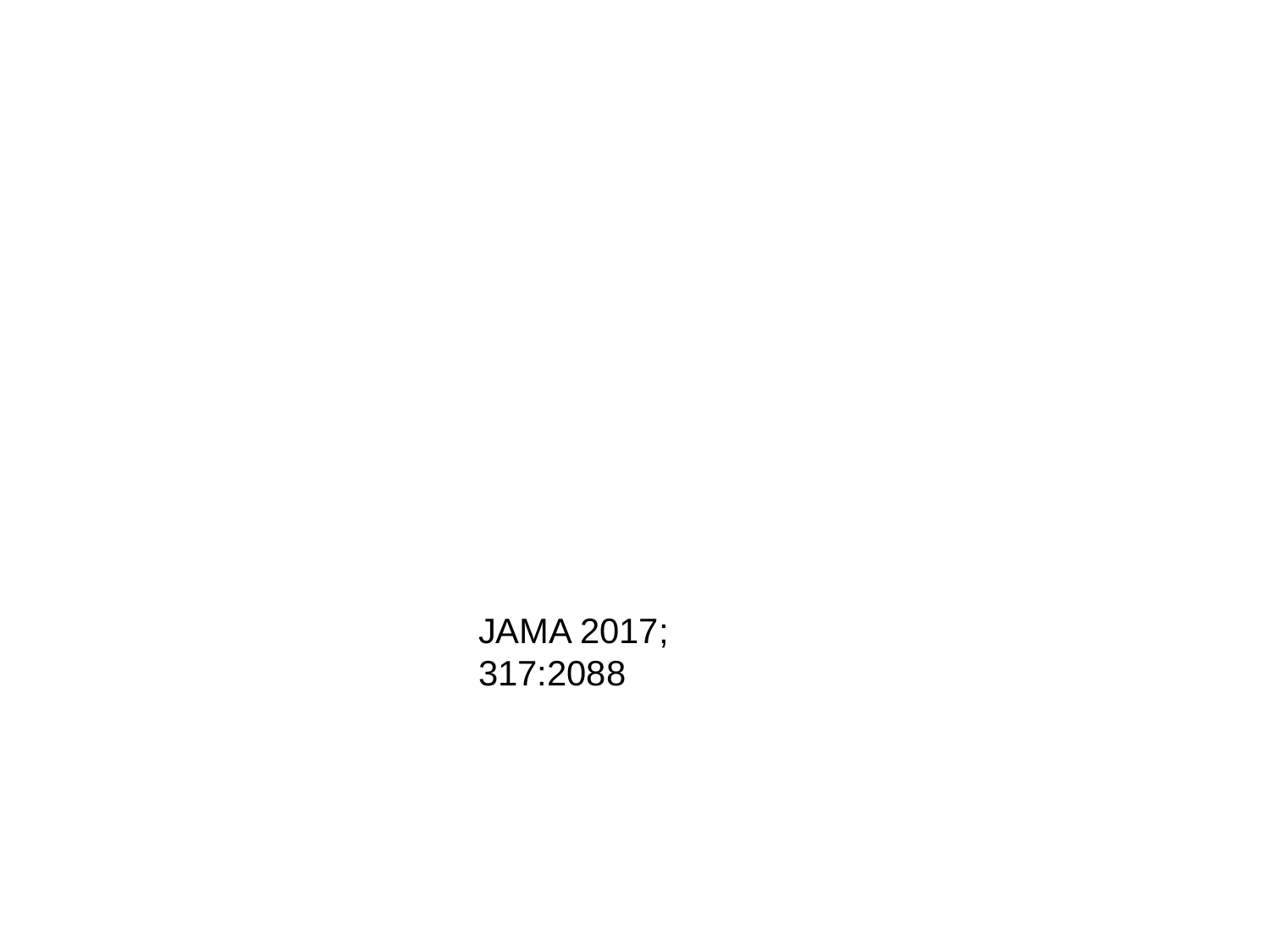#### **Outcomes and adverse events**

- Clinical cure in 83.5% (TMP-SMX) vs. 85.5% (placebo)
- No significant difference in any secondary outcome:
	- Need for hospitalization
	- Recurrent or new site of skin infection
	- Missed days of normal activity or school/work
	- Days of pain medication
- Treatment-related adverse event:
	- 42% (TMP-SMX) vs. 36% (placebo)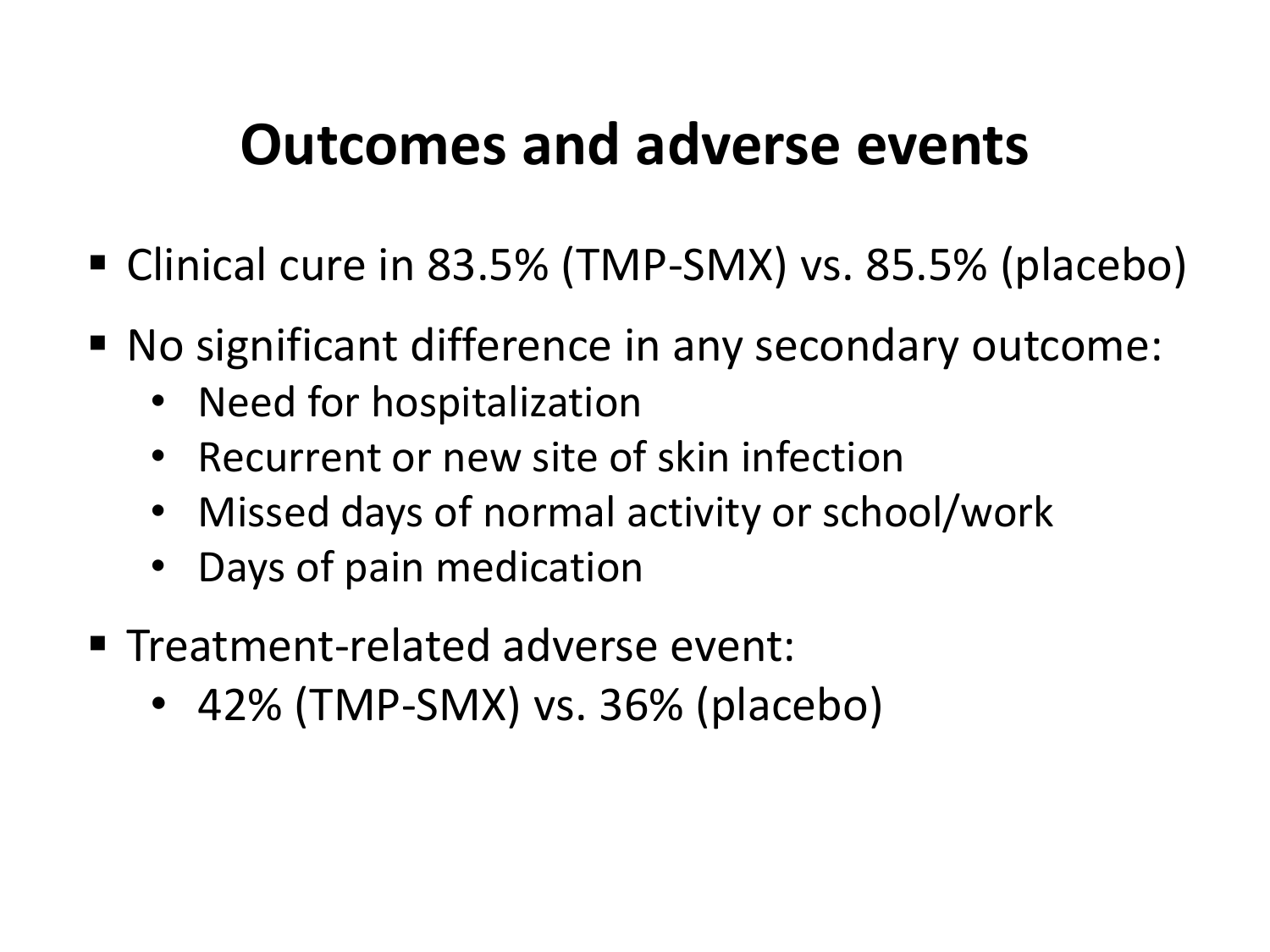#### **Case 5**

67yo woman with well-controlled diabetes mellitus presented with dysuria, frequency, and hematuria. No fevers, chills, nausea, vomiting, flank pain. A urine dipstick supported a diagnosis of cystitis and she was prescribed a short antibiotic course.

Her symptoms resolved quickly but 3 days into treatment she had a syncopal event and was found to have a blood glucose of 37. She denied recent changes to her oral hypoglycemic agents or diet.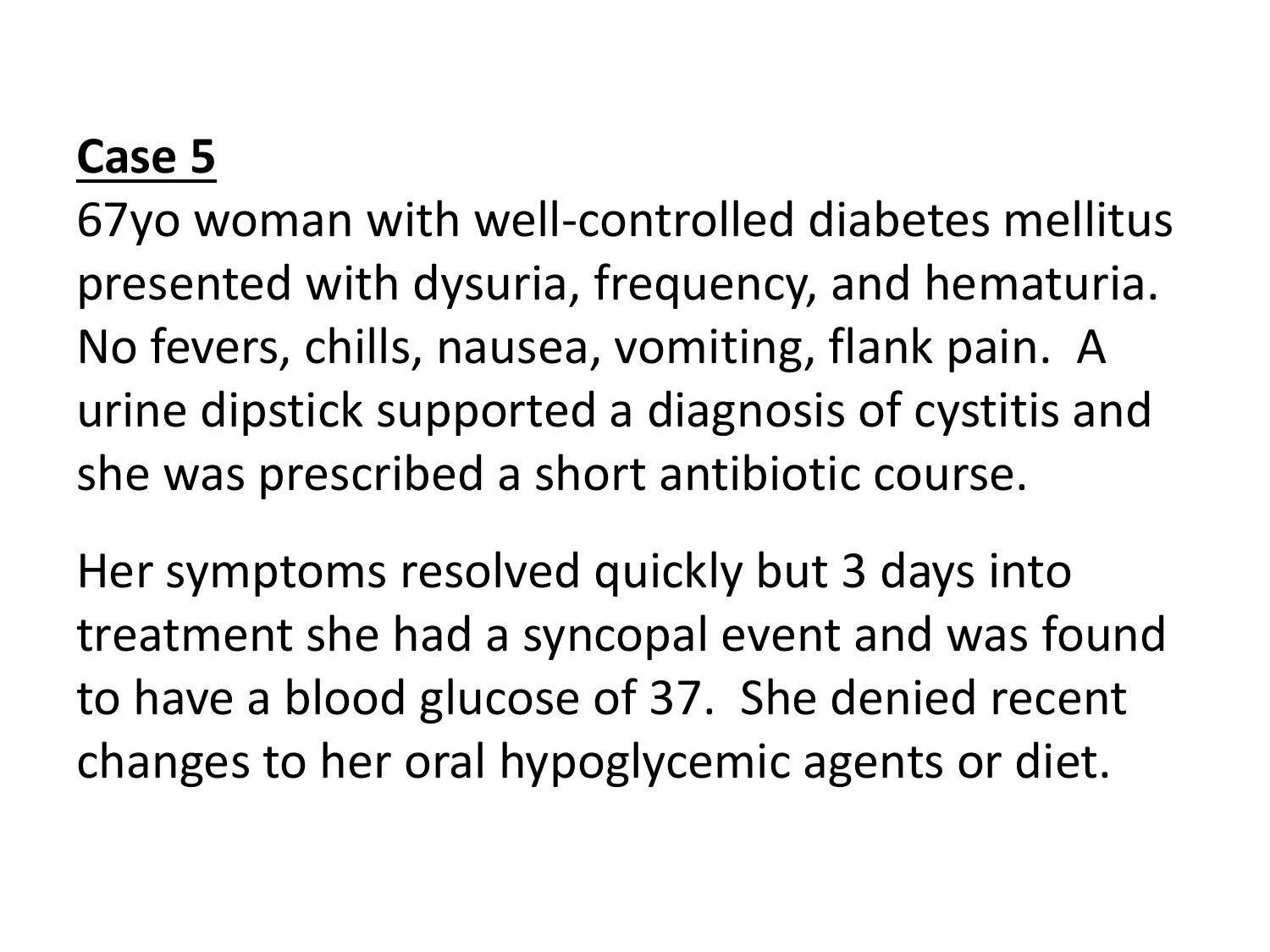### **Which of the following antibiotics had she most likely been prescribed?**

- A. Nitrofurantoin
- B. Fosfomycin
- C. Levofloxacin
- D. Pivmecillinam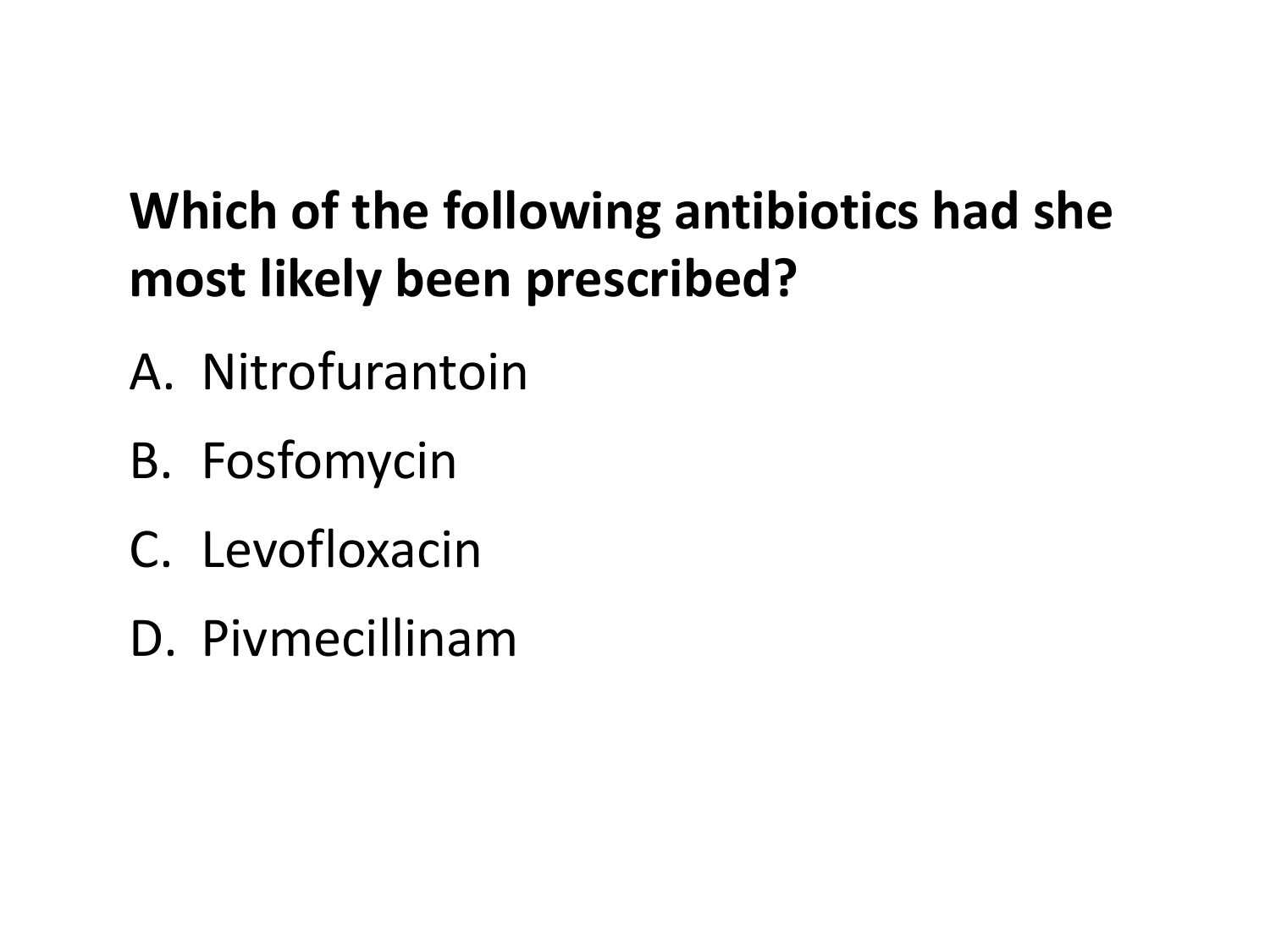#### **Fluoroquinolones FDA warnings and labeling changes**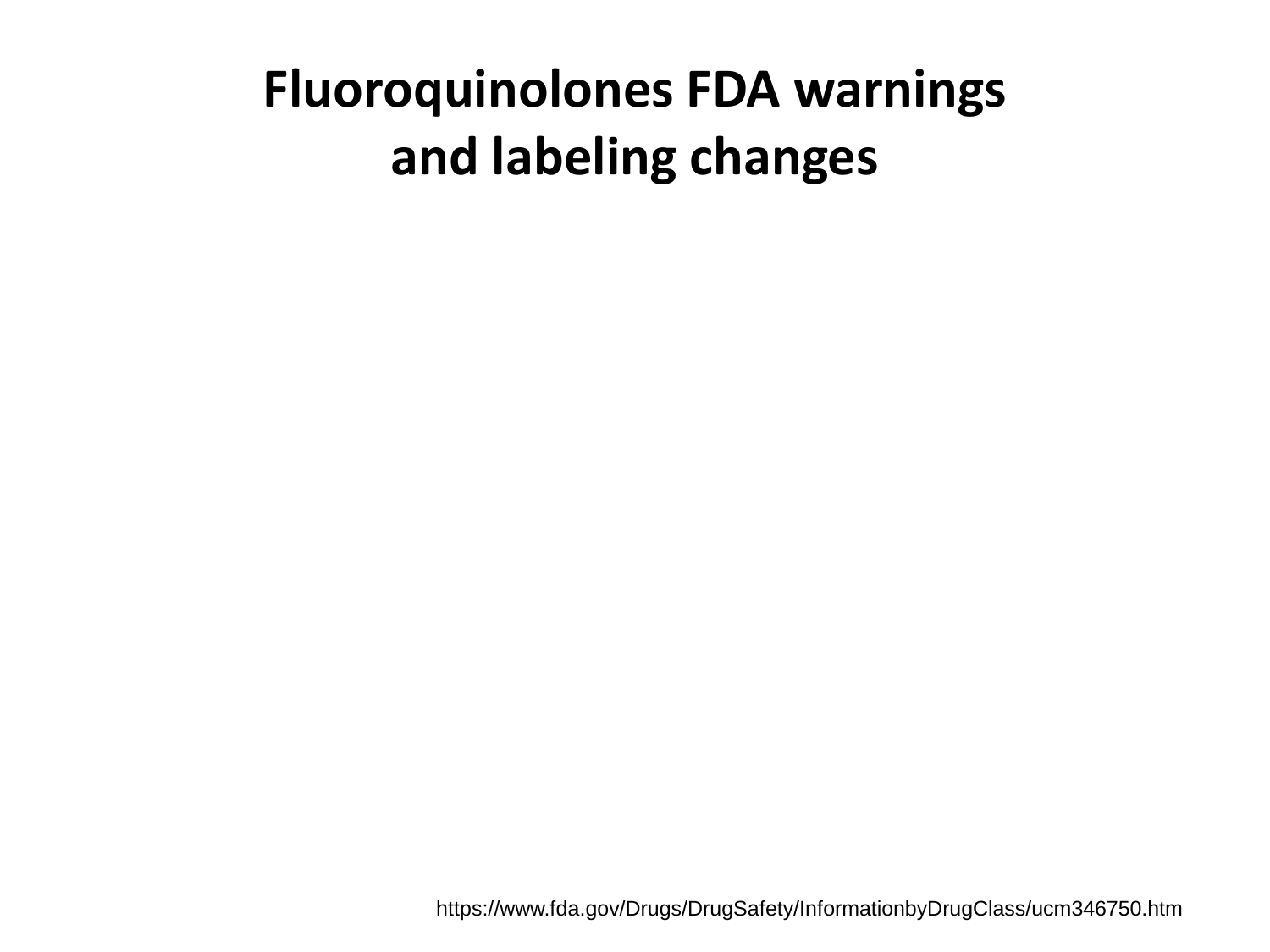### **Use of fluoroquinolones in primary care**

https://www.fda.gov/Drugs/DrugSafety/InformationbyDrugClass/ucm346750.htm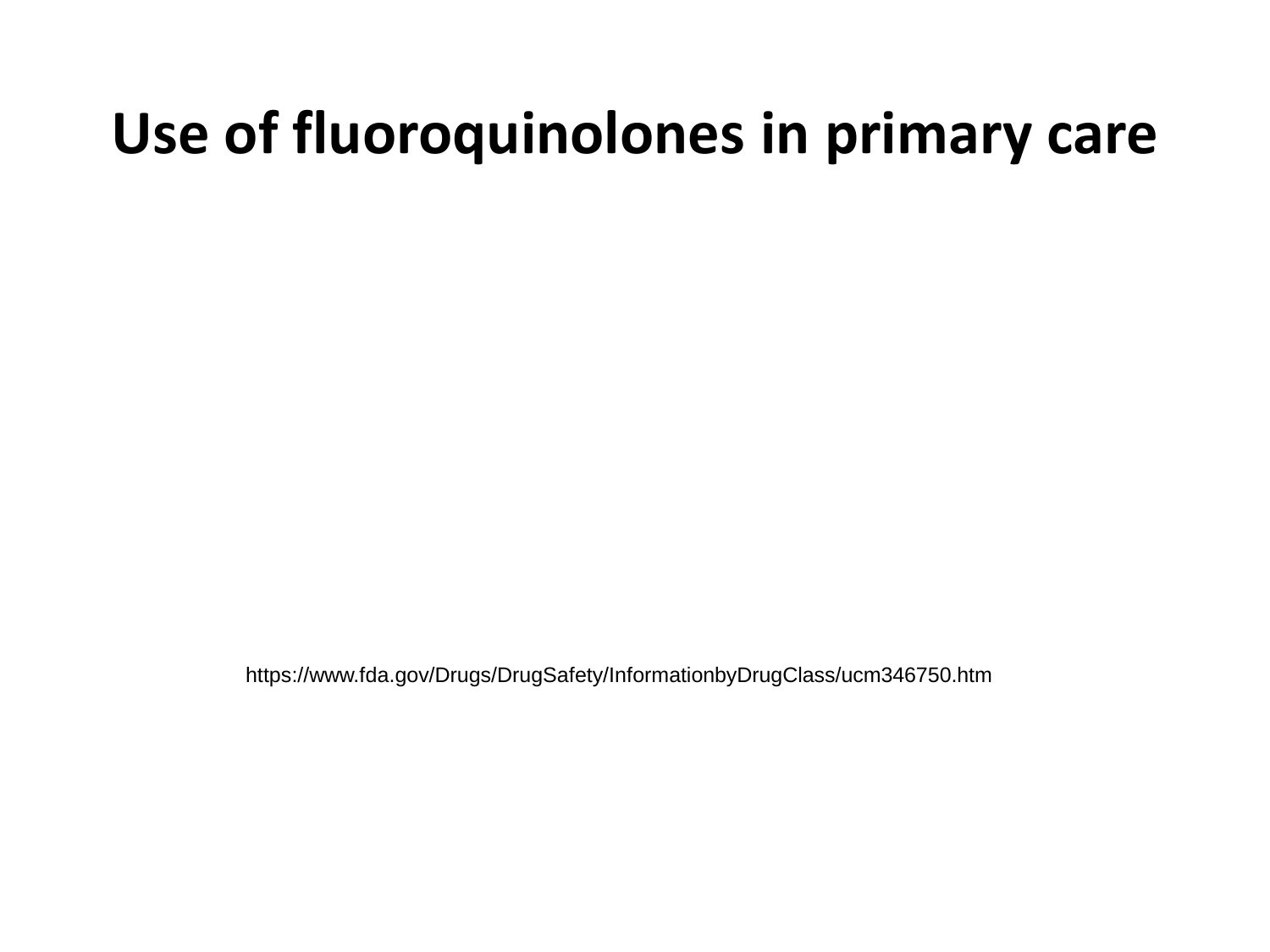### **Penicillin (PCN) allergies**

1) Trubiano JA. *JAMA* 2017; 318:82 2) https://www.cdc.gov/antibiotic-use/community/for-hcp/Penicillin-Allergy.html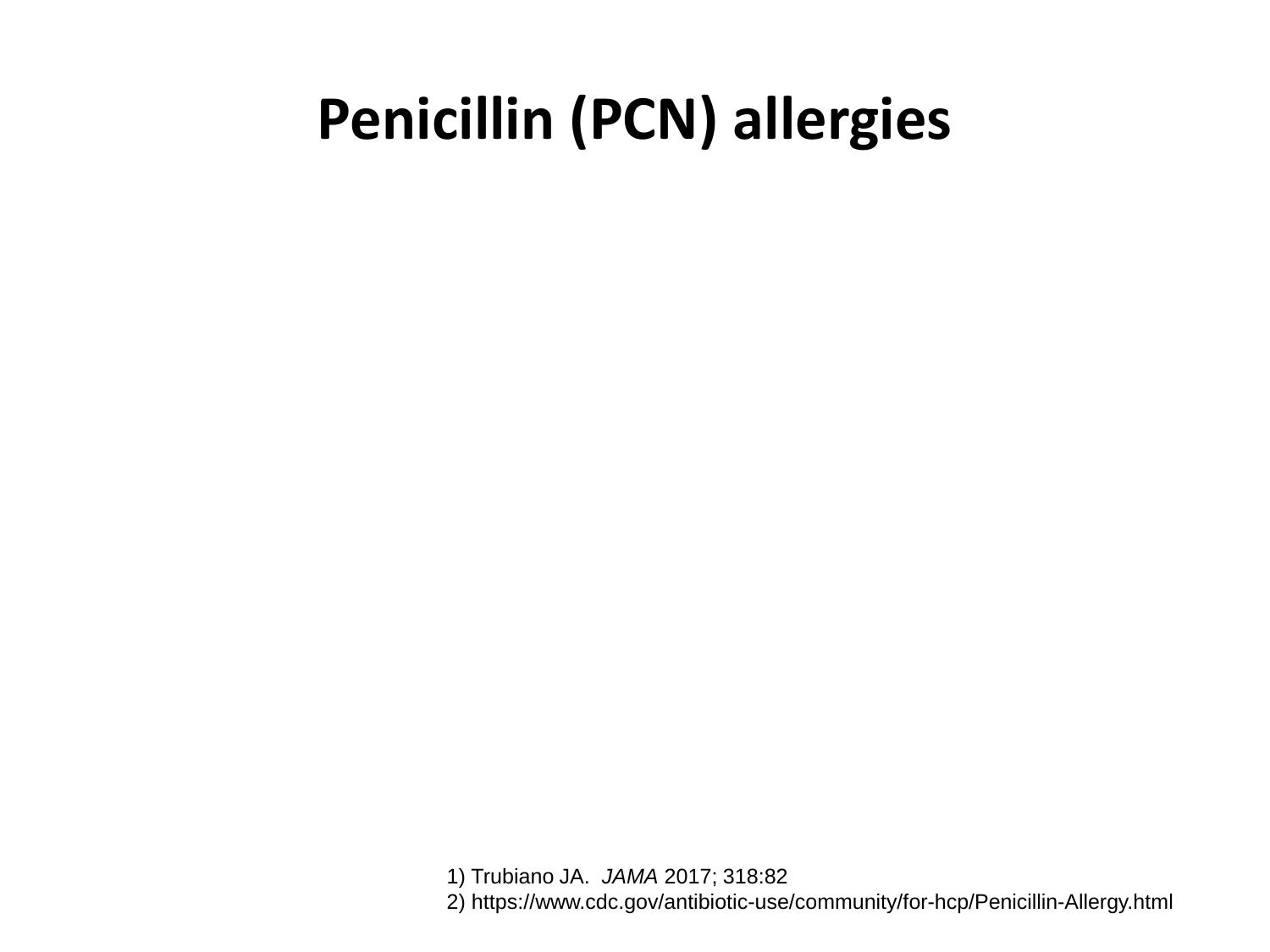Shenoy ES. JAMA 2019; 321:188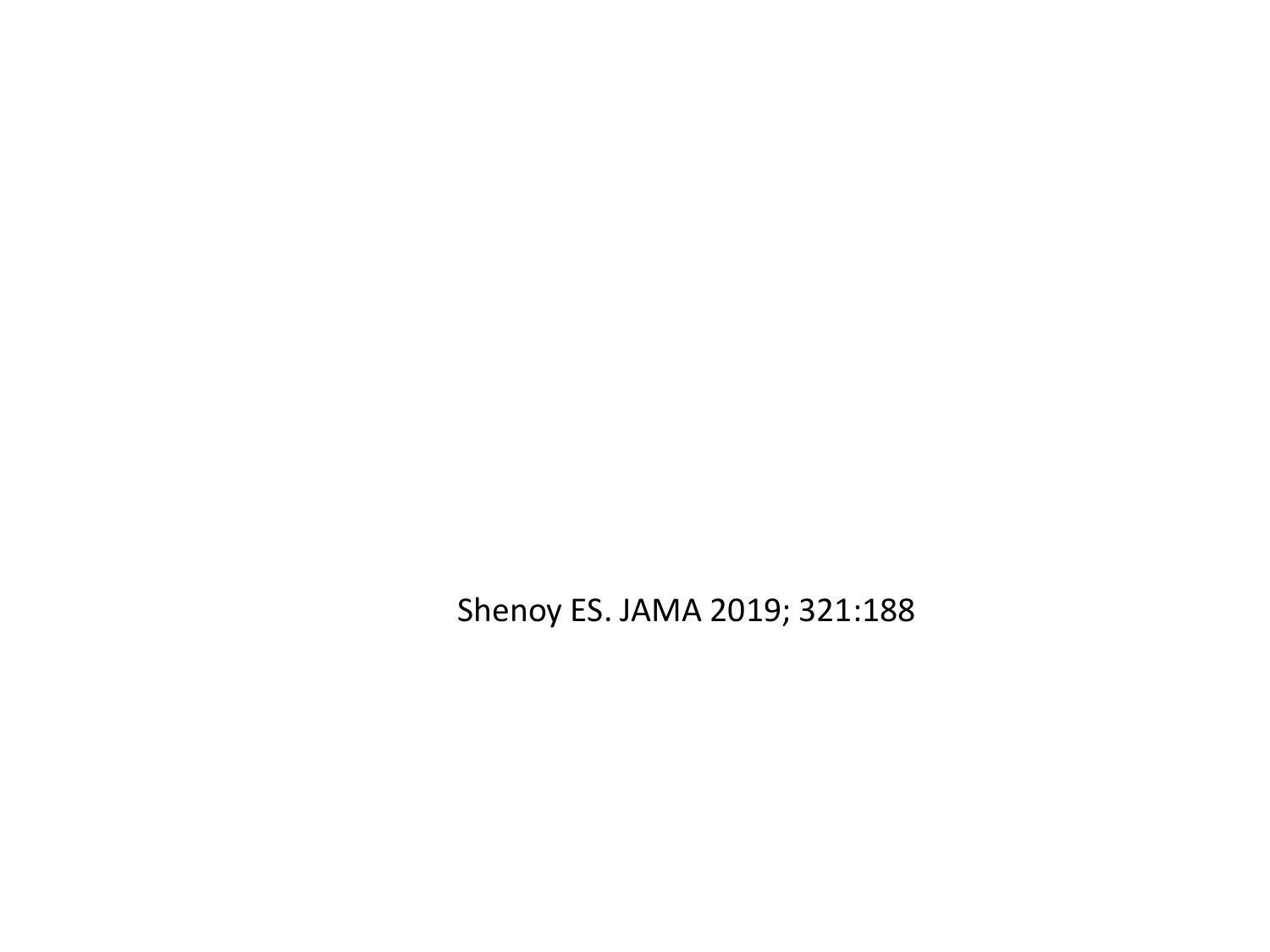# **Shortest effective duration of therapy**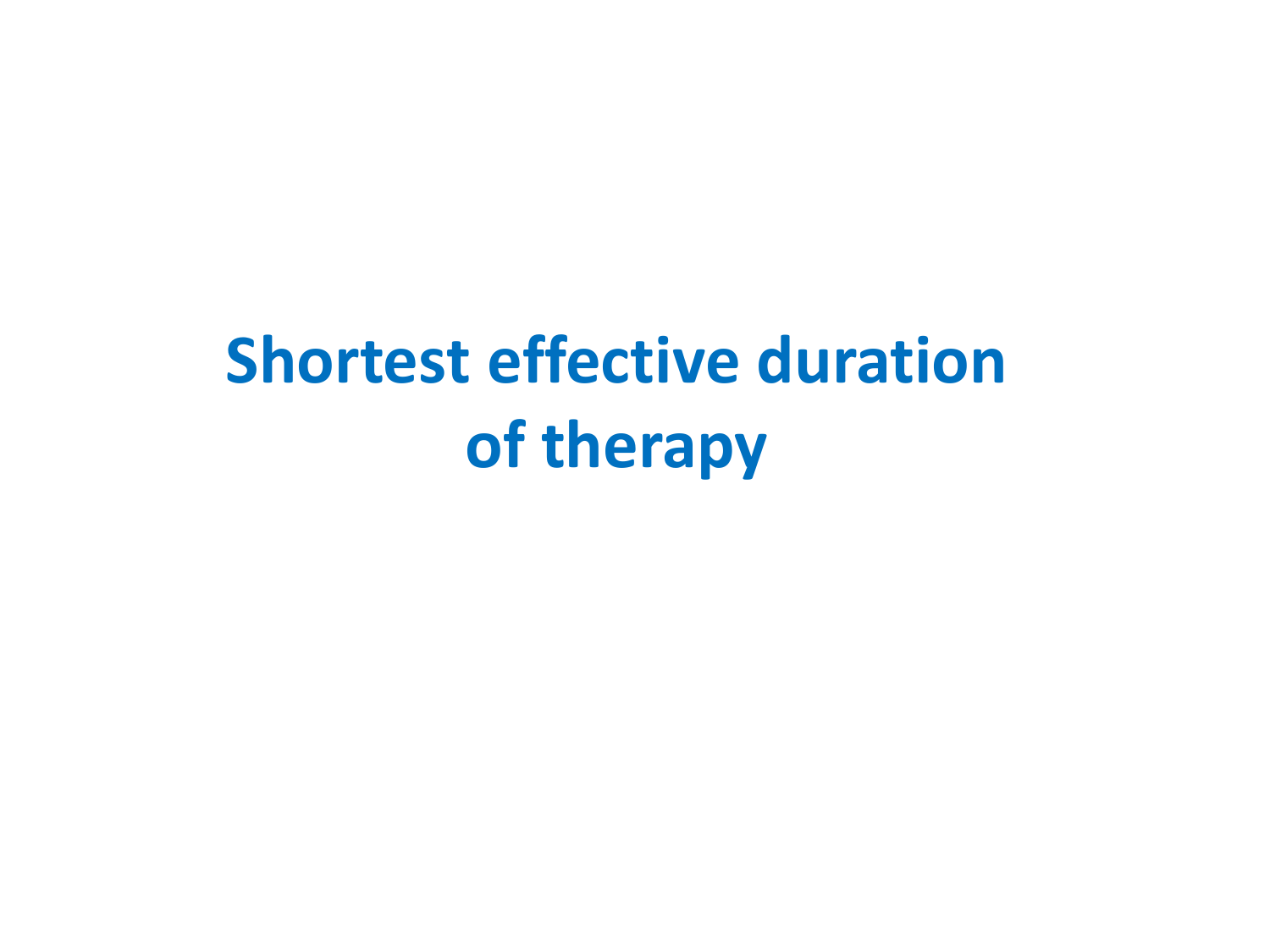#### **Case 6**

31yo otherwise healthy woman presents with 3 days of dysuria, fever up to 102.8°F, flank pain, and nausea. You diagnose acute pyelonephritis and prescribe 5 days of levofloxacin.

The urine culture grows *E. coli* resistant to levofloxacin and TMP-SMX. You call the patient and she is clinically stable but still symptomatic. You change her antibiotic to cefdinir.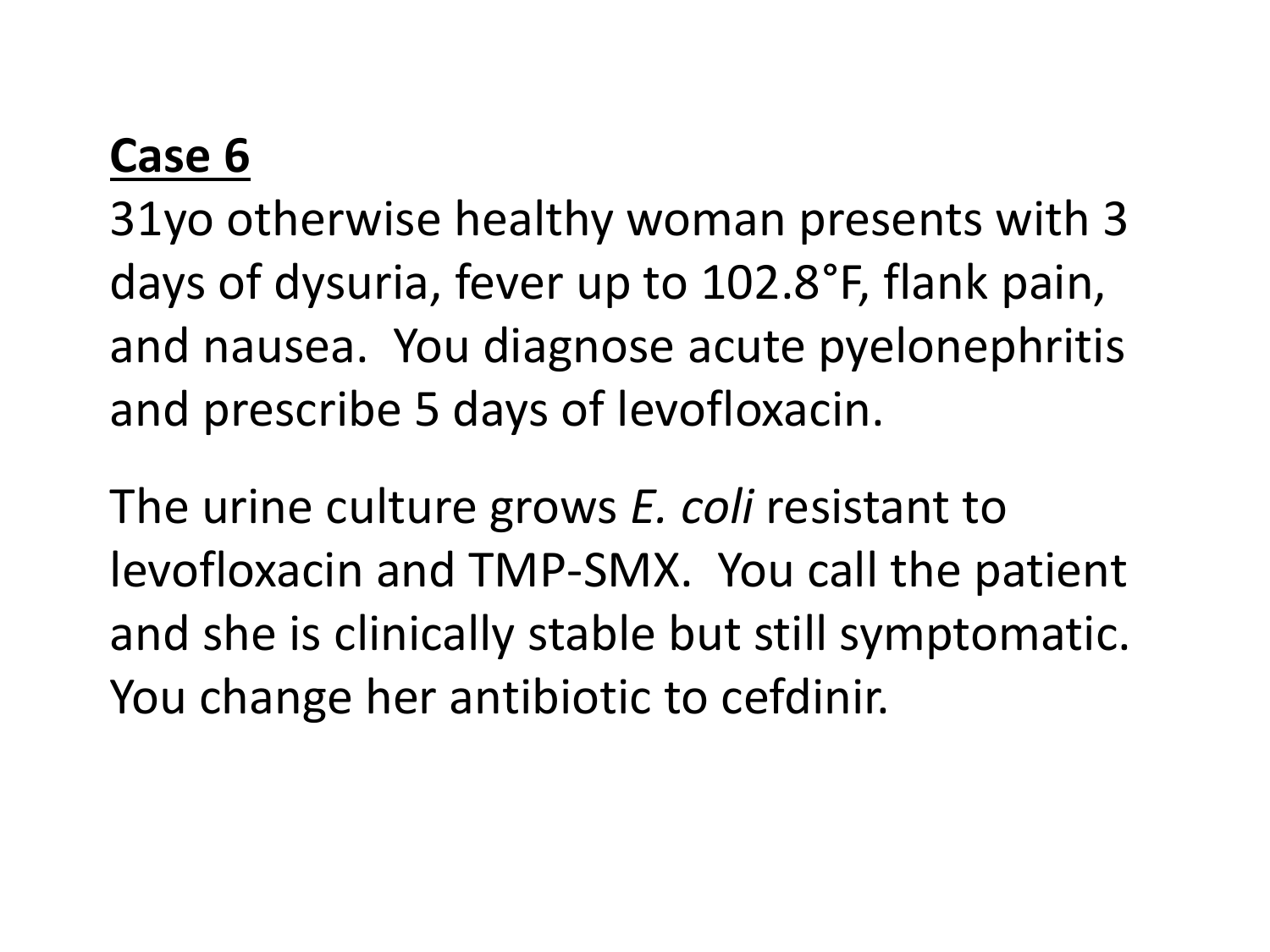### **What is the most appropriate duration of therapy?**

- A. 5 days
- B. 7 days
- C. 10 days
- D. 21 days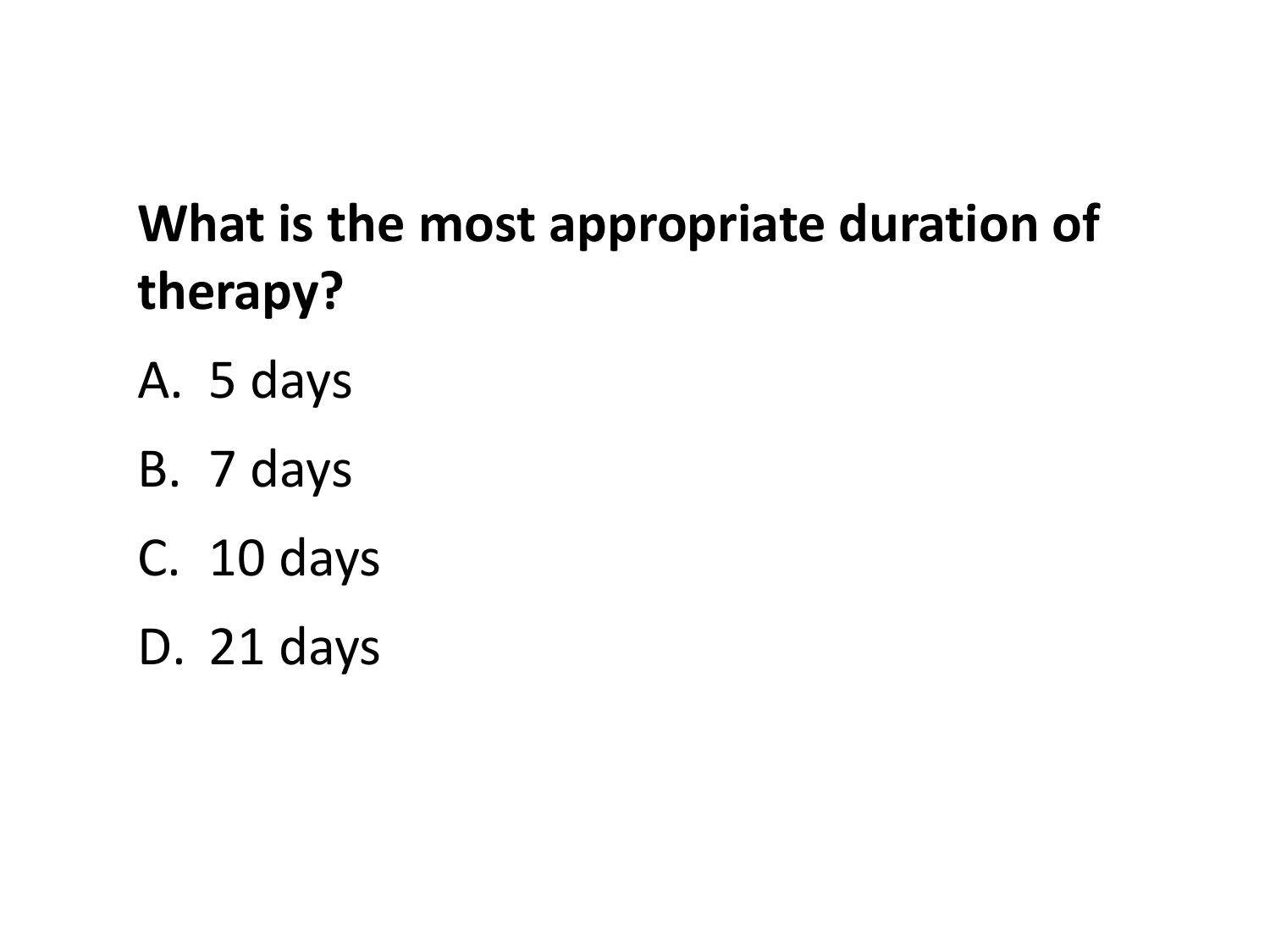## **Beta-lactams for acute pyelonephritis IDSA guideline**

Gupta K. *Clin Infect Dis* 2011; 52:e1-3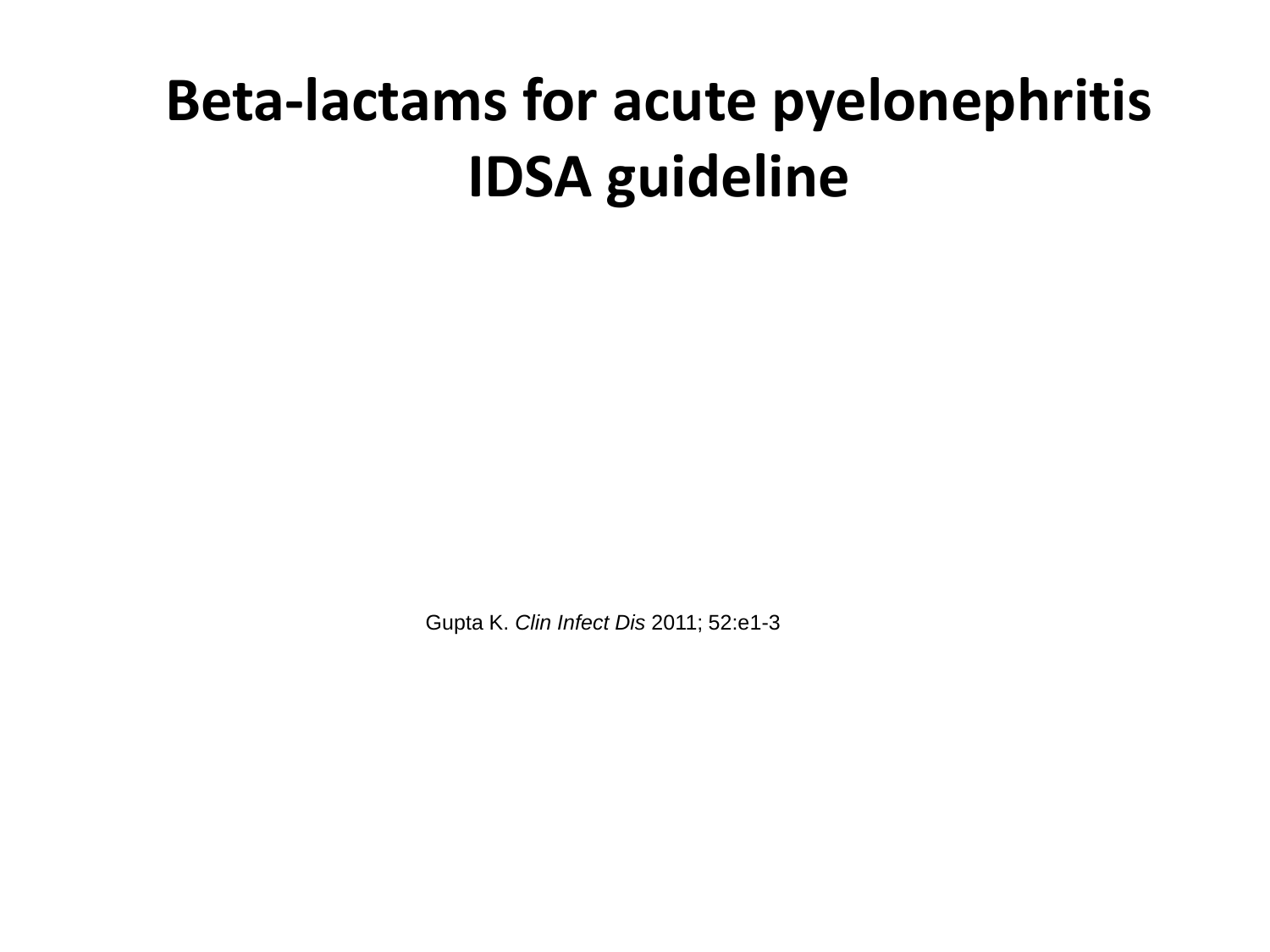## Recommended duration of therapy for acute pyelonephritis, by antibiotic

Gupta K. *Clin Infect Dis* 2011; 52:e1-3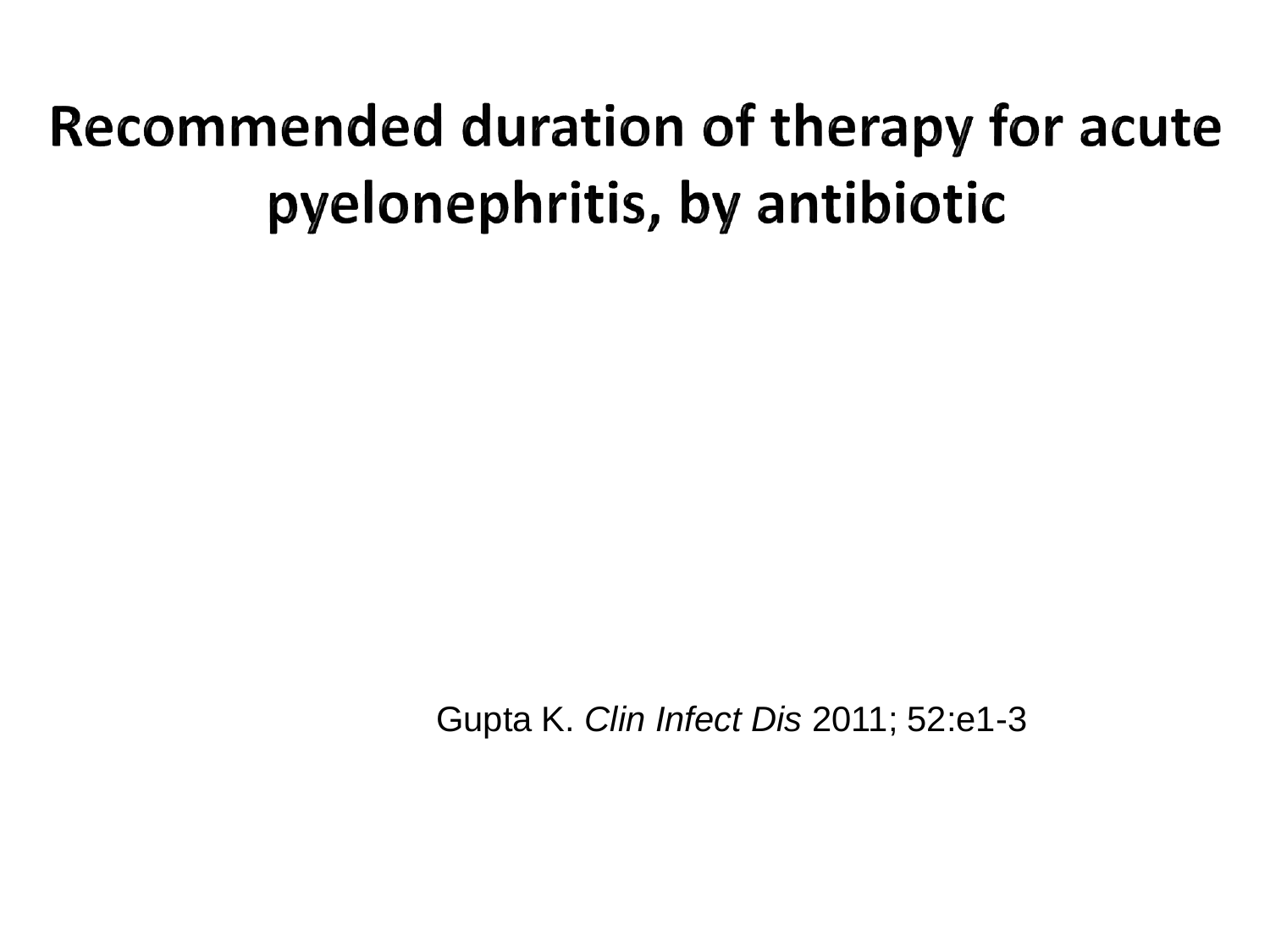### Impact of shortening treatment duration on overall antibiotic exposure

**Incremental shifts in treatment durations achieve substantial reductions in overall antibiotic exposure**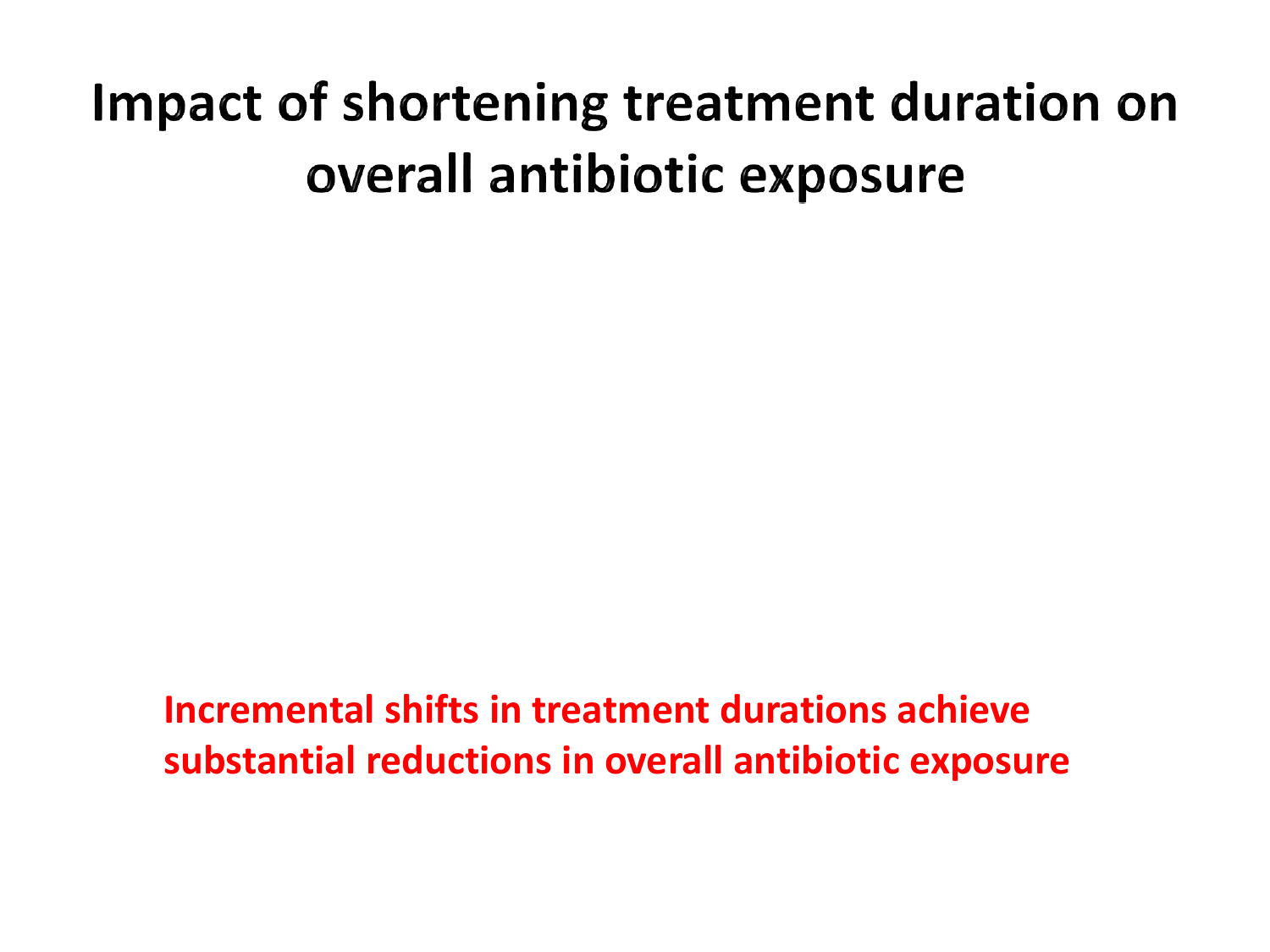### **Bacterial infections for which 5 – 7 days of antibiotic therapy is advocated**

- ❑ Acute bacterial sinusitis
- ❑ Cellulitis or drained skin abscess
- ❑ Complicated cystitis or catheter-associated UTI
- ❑ Pyelonephritis treated with a fluoroquinolone
- ❑ Acute otitis media in adults and children >2 yrs
- ❑ Community-acquired pneumonia
- ❑ Nosocomial pneumonia
- ❑ Intra-abdominal infection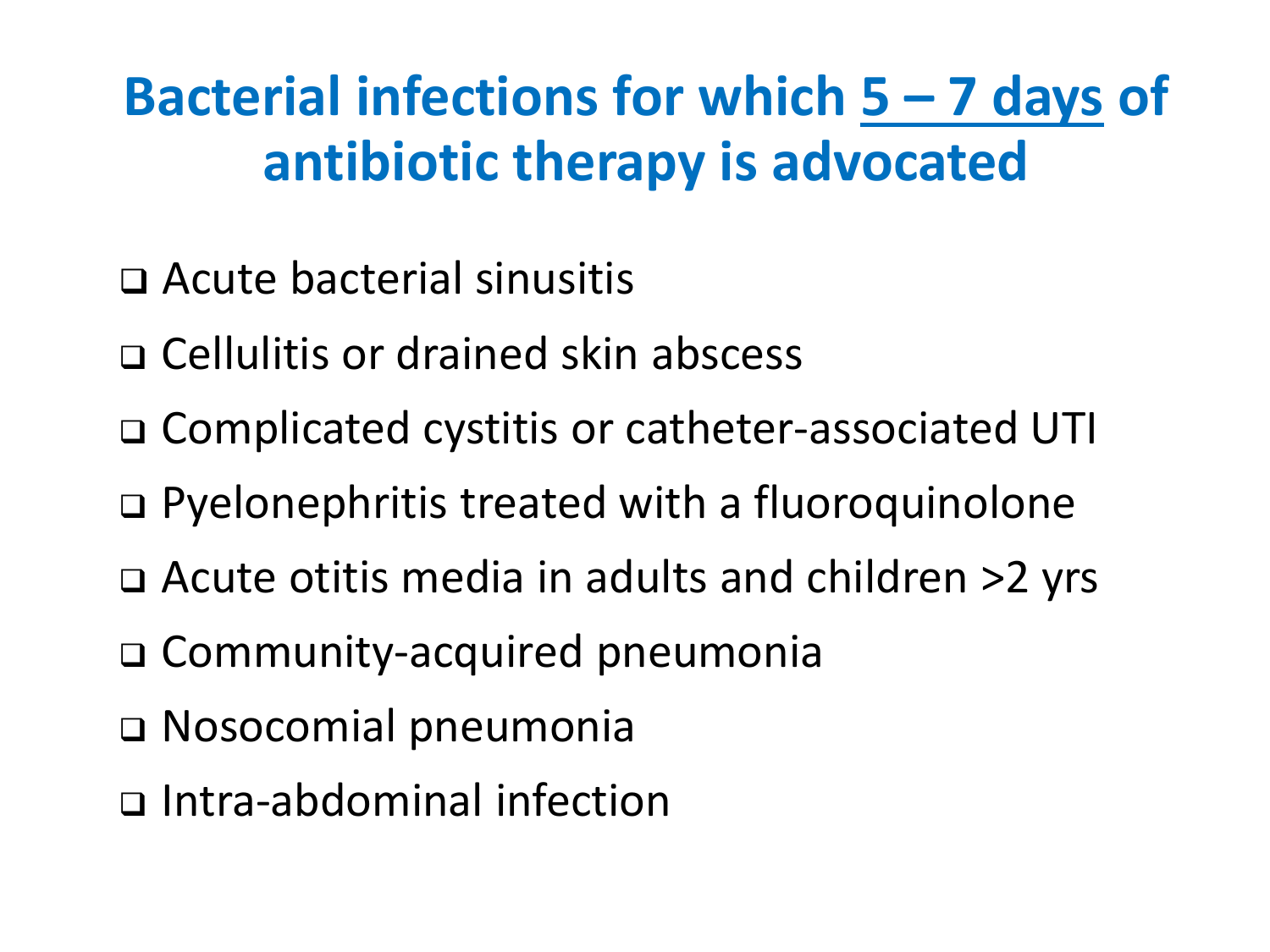## **The exceptions: common infections where <10 days NOT recommended**

- ❑ Acute pyelonephritis treated with oral betalactams or TMP-SMX
- ❑ Acute otitis media in young children
- ❑ Group A streptococcal pharyngitis
- ❑ *C. difficile* infection
- ❑ *H. pylori* infection
- ❑ *S. aureus* bacteremia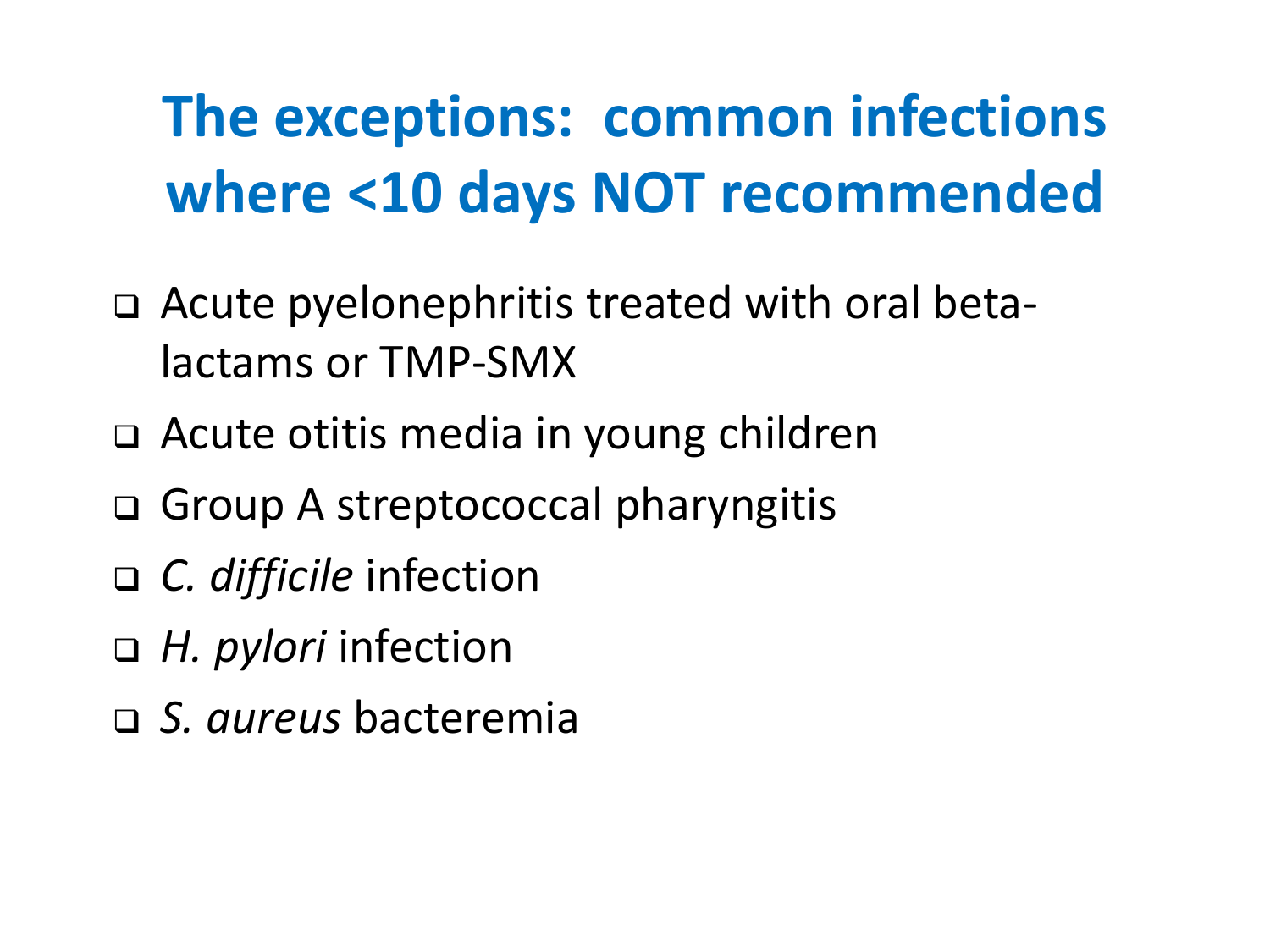# **Key points**

- ❑ Incremental shifts in duration of therapy result in relatively large changes in overall antibiotic exposure
- ❑ We should reset our default duration to 5 days
- ❑ If you are writing a prescription for longer than 7 days, ask yourself why?
- ❑ Know the exceptions where longer durations are appropriate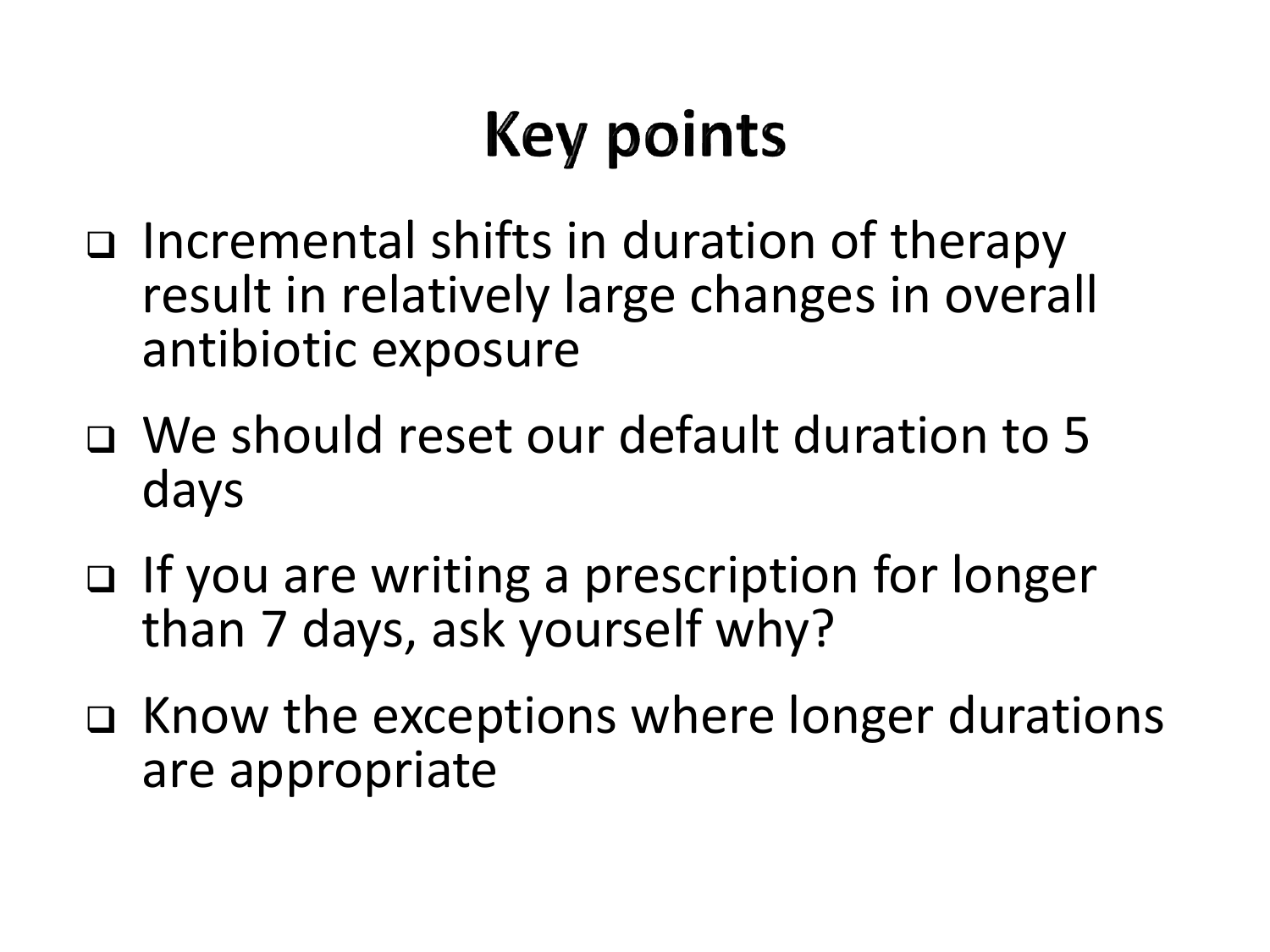# Our role

Before we prescribe, take an **antibiotic time-out**:

- ❑ Ensure an appropriate **indication** for antibiotics exists
- ❑ Choose the narrowest **spectrum** antibiotic regimen possible
- ❑ Prescribe the shortest effective **duration** of therapy